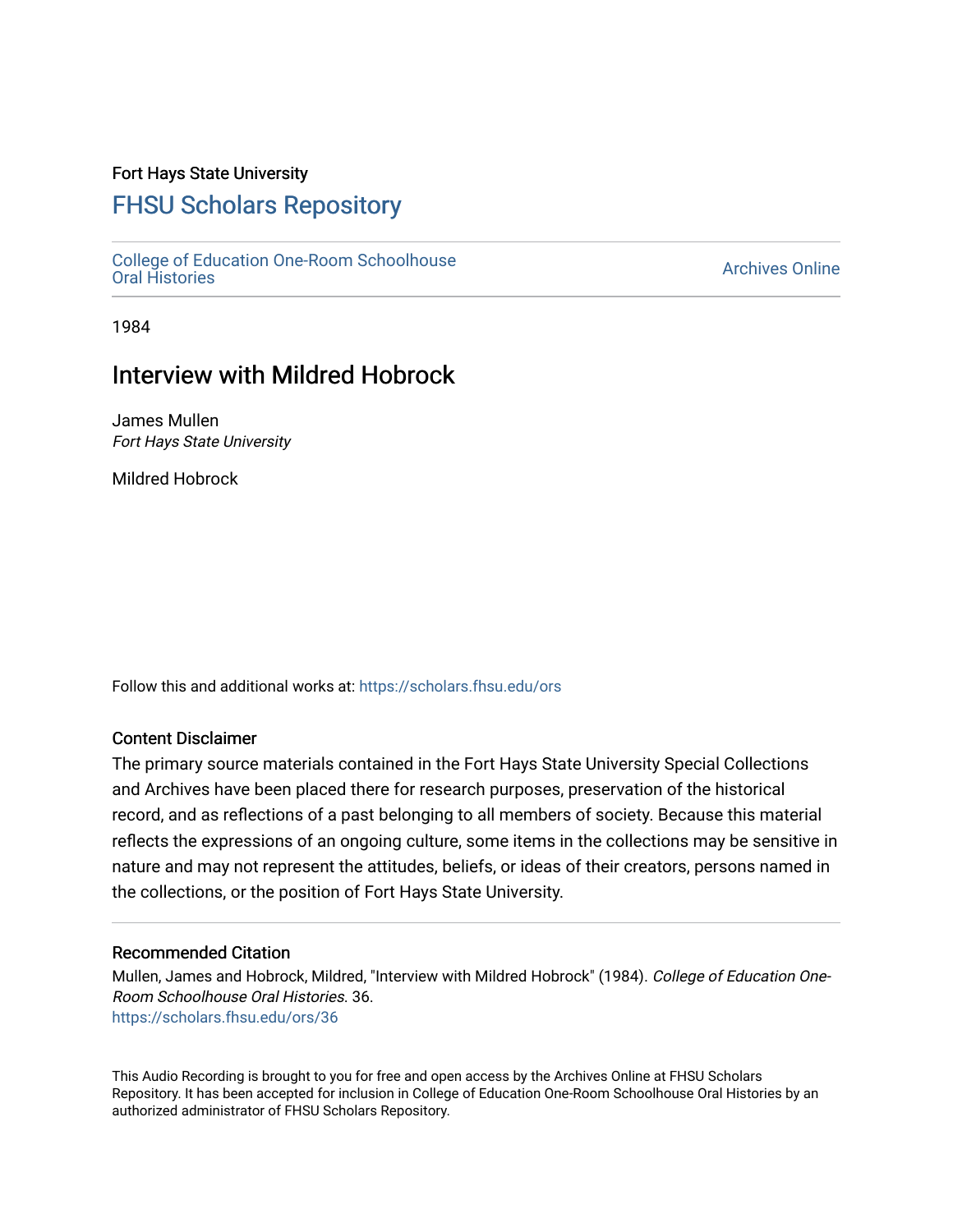$\ddot{\phantom{a}}$ 

## AN ORAL INTERVIEW WITH MILDRED HOBROCK

by .James Mullen Fall, 1984

Submitted to Dr. Allan Miller in partial fulfillment of the requirements for Education 803: Research Seminar in Education

 $\hat{\mathcal{A}}$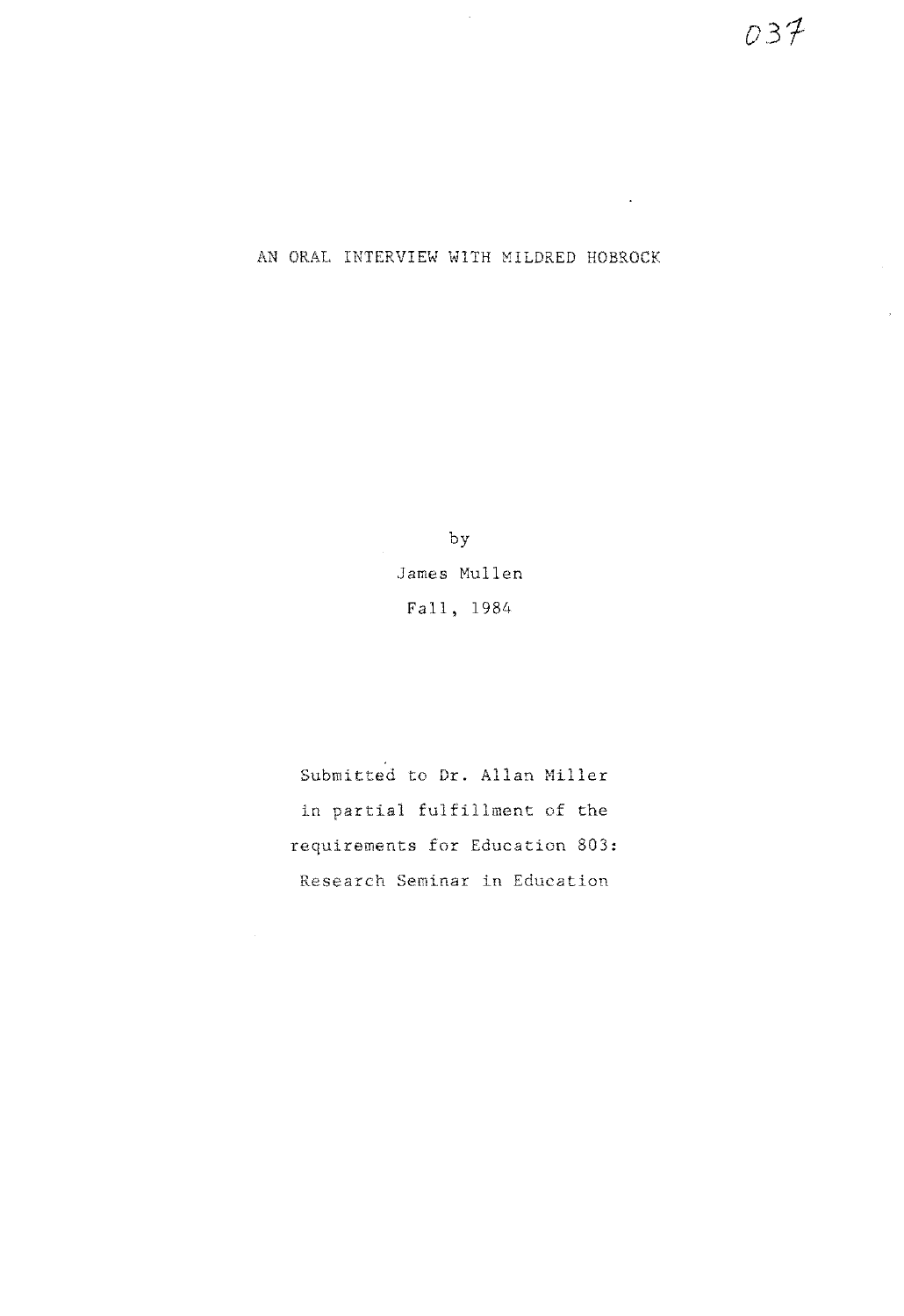# CHAPTER I

### INTRODUCTION

### Purpose of Study

The purpose of this study is to collect historical information from Miss Mildred Hobrock through the use of the oral history research technique. She taught in several one-room schoolhouses in Osborne county, near Natoma, Kansas.

#### Variables

The independent variables used in this study are: The teacher--the person who has experienced teaching in a one-room schoolhouse.

Preparation--the educational requirements for a teacher before she could be hired for a teaching position. Curriculum--the subjects taught and the materials used by the teacher and the students.

Students--the children who attended the one-room school. Grade level--the various levels of education taught during the teacher's one-room schoolhouse experience. Calendar year--the length of the school year. Facilities- the interior and exterior condition of the building, the size of the room, the restrooms, lighting, heating, and the floor plan. Supervisors--the persons to whom the teacher was **responsibJe.**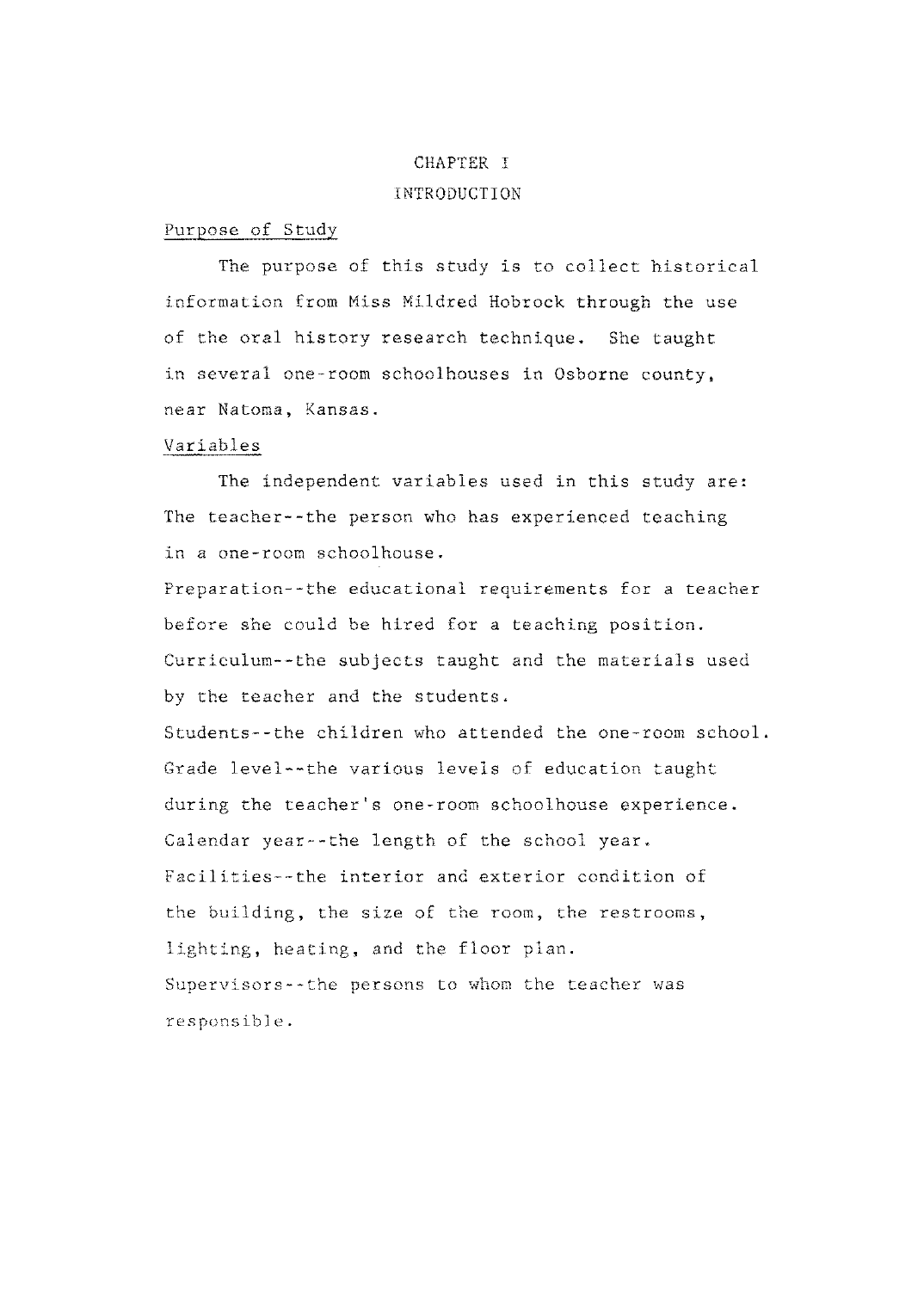Living quarters--the teacher's living facilities. Salary--the money paid to the teacher for her teaching responsibilities.

Discipline--the rules that the teacher had the students follow and the manner in which she enforced those rules. Professional rules--those rules which the teacher was required to follow.

The dependent variables of this study will be the questions used in the oral interview. The interview will serve as a tool to gather information concerning teaching in a one-room schoolhouse. The interview will be recorded on cassette tape and transcribed.

#### Background

I have conducted four other oral interviews in the past. Three of the interviews were with family members and concerned my family history. The fourth interview was with a lady who had taught in a oneroom schoolhouse. I have found interviewing to be very interesting and full of historical value. This study will be of interest to other teachers who look for a tie or relationship with past educators.

#### Significance of Study

This study will provide information about a oneroom schoolhouse teacher and tell how she conducted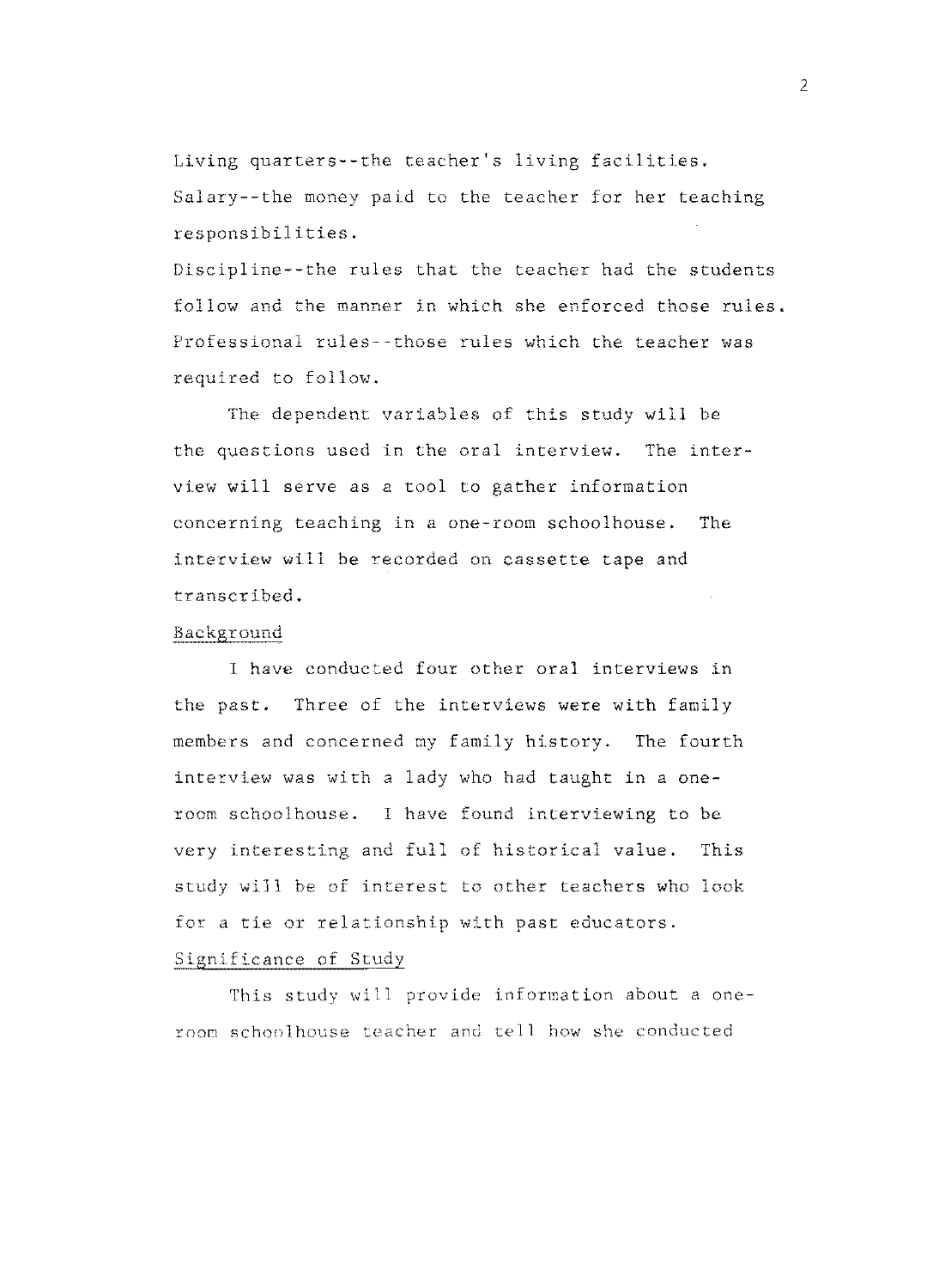her daily and yearly teaching assignment. The information will develop a better understanding of the responsibilities of a teacher who taught in a one-room schoolhouse.

#### Objectives

The objectives of this study are:

1. Identify the teacher's responsibilities in a one-room schoolhouse.

2. Determine what educational background was required before a person could be hired to teach in a one-room schoolhouse.

3. Identify the curriculum used in a one-room school.

4. Describe the classroom facilities of a oneroom schoolhouse.

5. Determine what disciplinary measures were necessary and how often they were needed.

6. List the ways in which the teacher was to conduct herself, who determined those rules, and who was responsible for seeing that the rules were followed.

7. Determine the salaries and other benefits received by the teacher.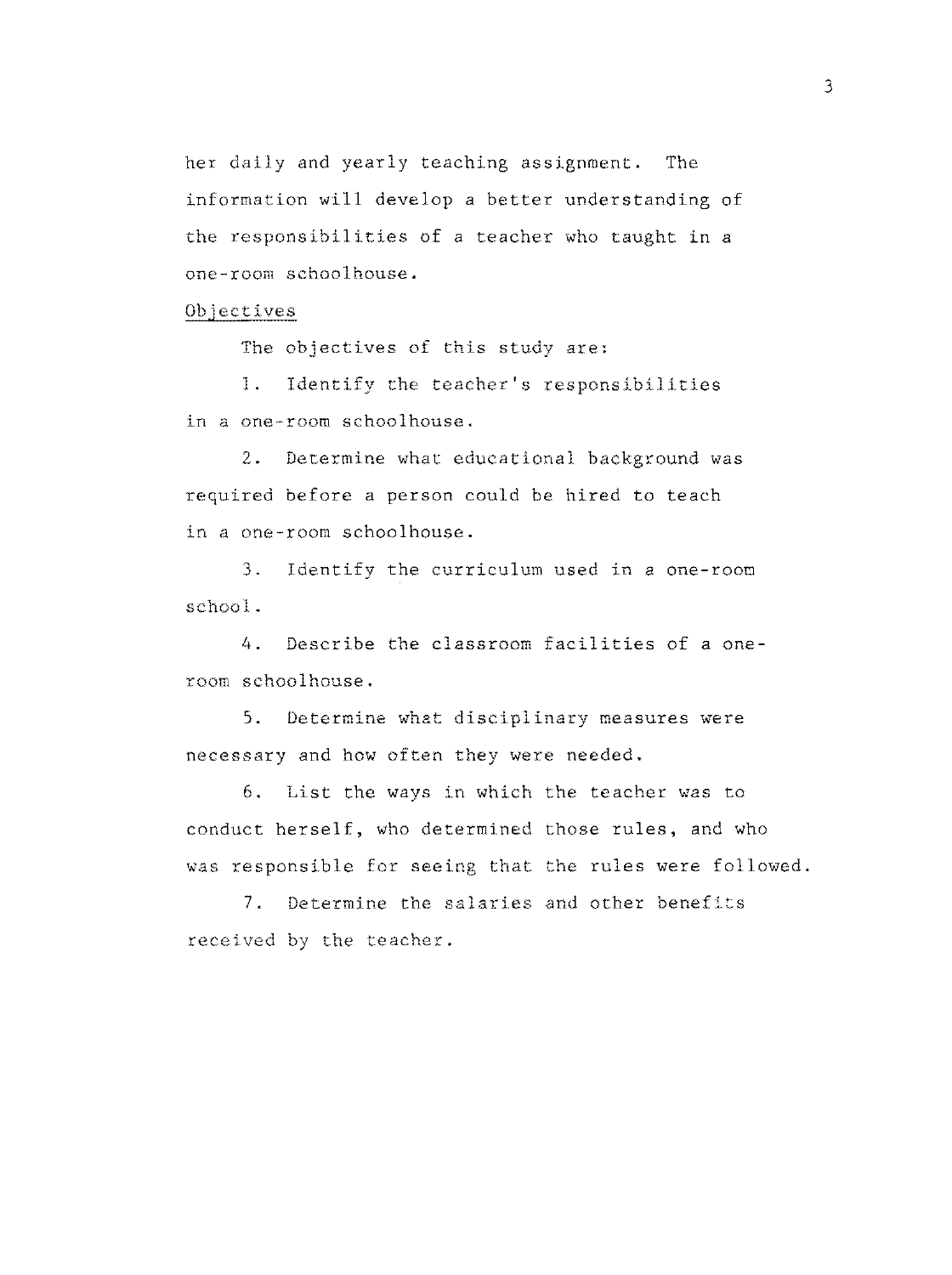#### CHAPTER II

#### MILDRED HOBROCK

Mildred Hobrock is a native Kansan. She was born four miles east of Lincoln, Kansas, on June 1, 1904. She taught in Osborne County in several one-room schoolhouses in the 1920's. Mildred presently resides in Hays, Kansas. At the time of the interview, November 25, 1984, she was eighty years old.

Mildred began her teaching career in 1923 in *a*  one-room schoolhouse. She was nineteen years old. She began teaching in the fall of the same year that she graduated from high school. The name of her first school was IXL, District 115, in Osborne County. In 1924 she moved to Round Mound School, District 77, also in Osborne County. She taught there until 1926. Then she went to District 28 and later to District 1, seven miles south of Osborne, Kansas.

Mildred taught the first grade at Haviland Grade School for twenty-two years until she retired in 1970. At that time she moved to Hays, Kansas. She has traveled throughout the United States and Canada. She has been active in church work and is *a* volunteer at Hadley Regional Medical Center.

 $\Delta$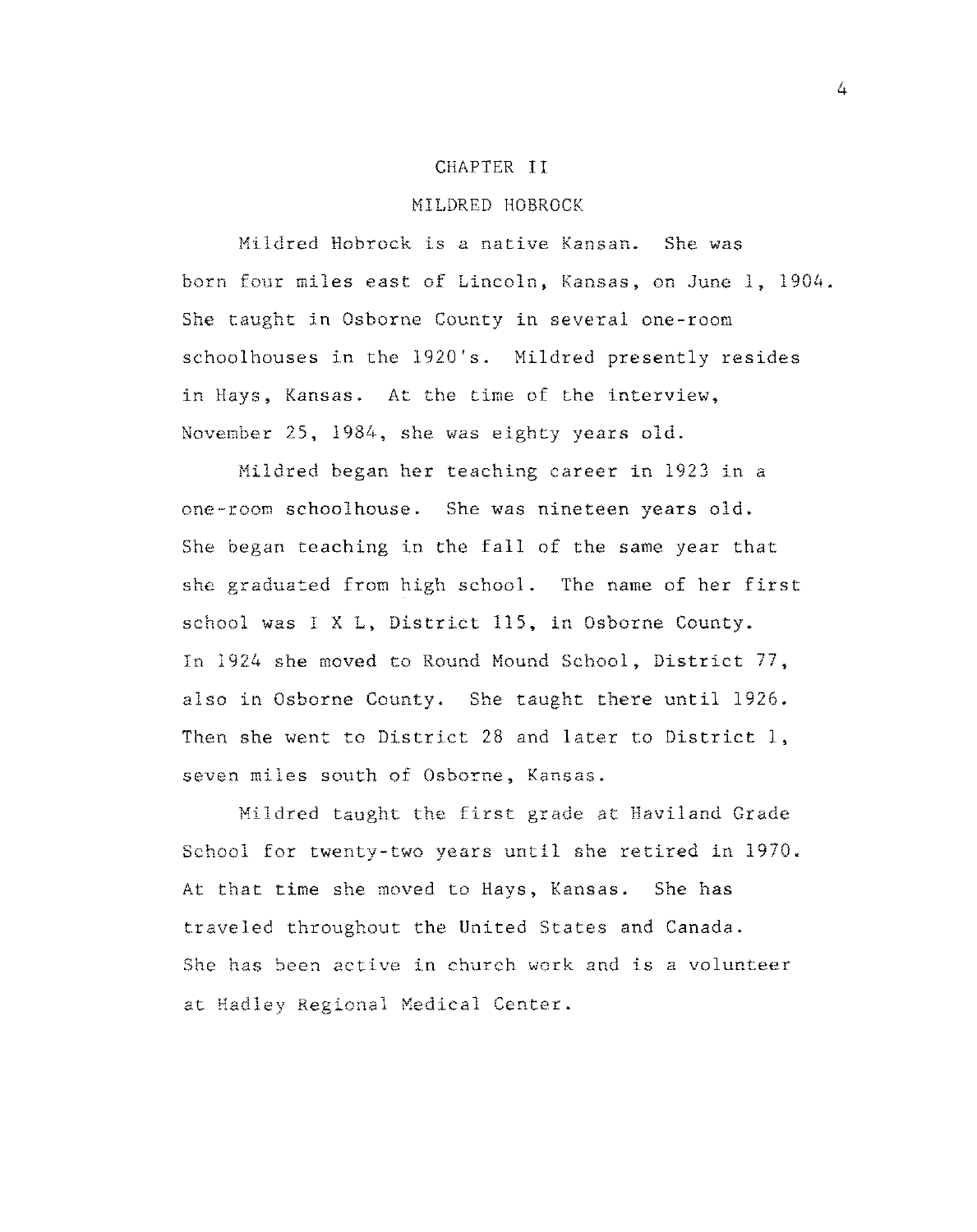#### CHAPTER III

#### ORAL INTERVIEW

Mullen: I'm Jim Mullen and I am conducting an interview with Mildred Hobrock. Mildred, what is your present age? Miss Hobrock: I am eighty years old. Mullen: Where were you born? Miss Habrock: I was born four miles east of Lincoln, Kansas, June l, 1904. Mullen: Have you lived in Kansas all your life? Miss Hobrock: I have lived in Kansas all my life. Mullen: And where did you live most of your life in Kansas? Miss Hobrock: Most of my life, I have considered Natoma my home. Mullen: How old were you when you first started teaching? Miss Habrock: I was nineteen years old when I first started teaching, because I had... When I went to country school, we had to go nine years before we could go to high school. That made me older than some folks. Mullen: What year was that when you first started **teaching?**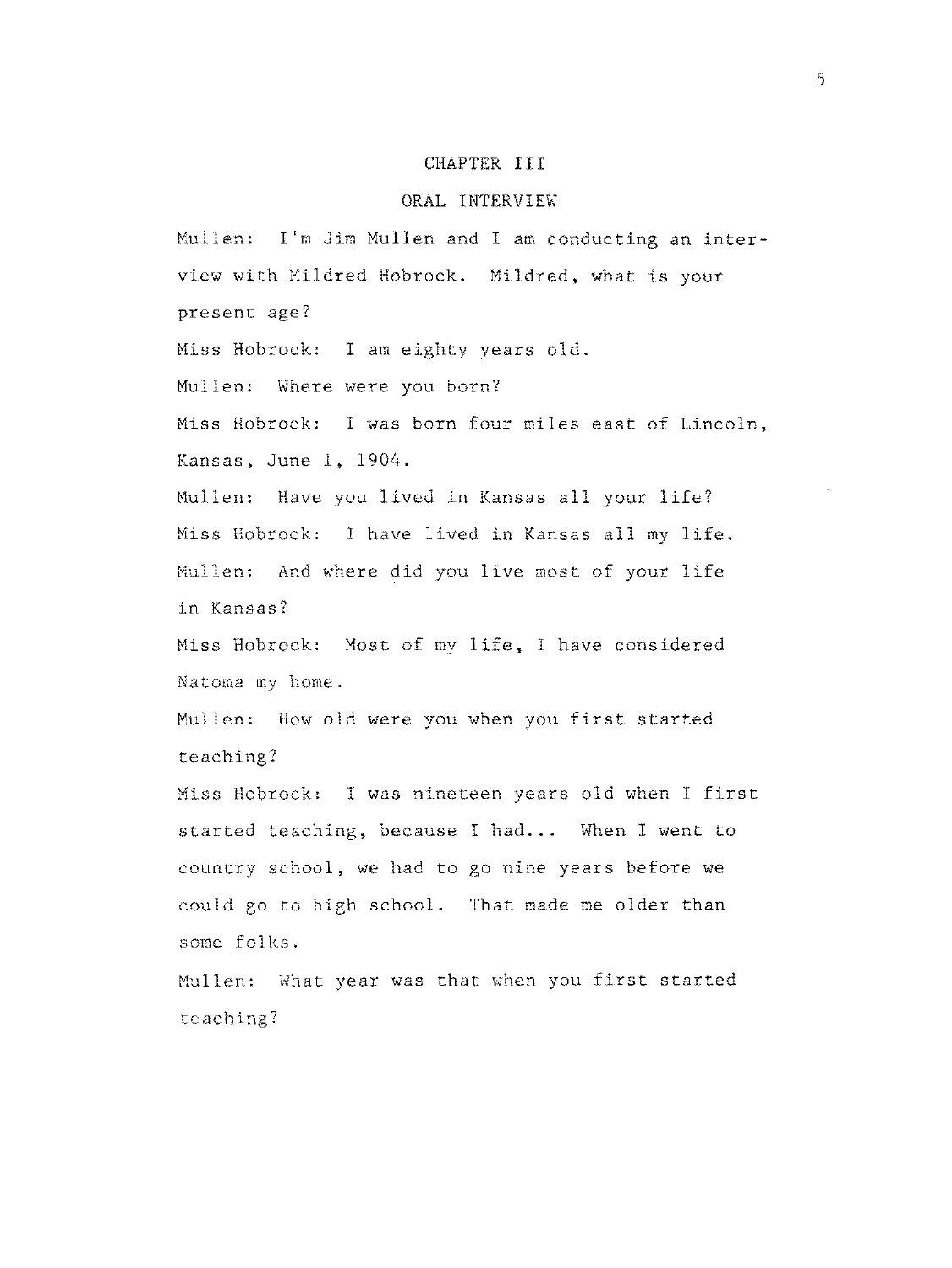Miss Hobrock: I started teaching in 1923. Mullen: How much schooling did you have before you started teaching? Miss Habrock: I was a high school graduate. Mullen: How did you get your job? Miss Hobrock: My school was, ah, three miles from where an older sister was teaching, and when I applied for the job, they knew she was a good teacher and considered that I should, would also be one. And I interviewed them and I was hired. Mullen: Who did you interview with? Miss Hobrock: I interviewed with three board members: the president, the clerk, and the treasurer. Mullen: Do you remember the name of that school? Miss Hobrock: The name of the school was I X L and the District was 115, in Osborne County. Mullen: What years did you teach at that one-room school? Miss Habrock: 1923 and 1924. Mullen: Where did you teach after that? Miss Habrock: In 1924 to 1926 I taught Round Mound, District 77, in Osborne County. Then I went to District 28 in Osborne County, and then I went to District 1, seven miles south of Osborne, Kansas.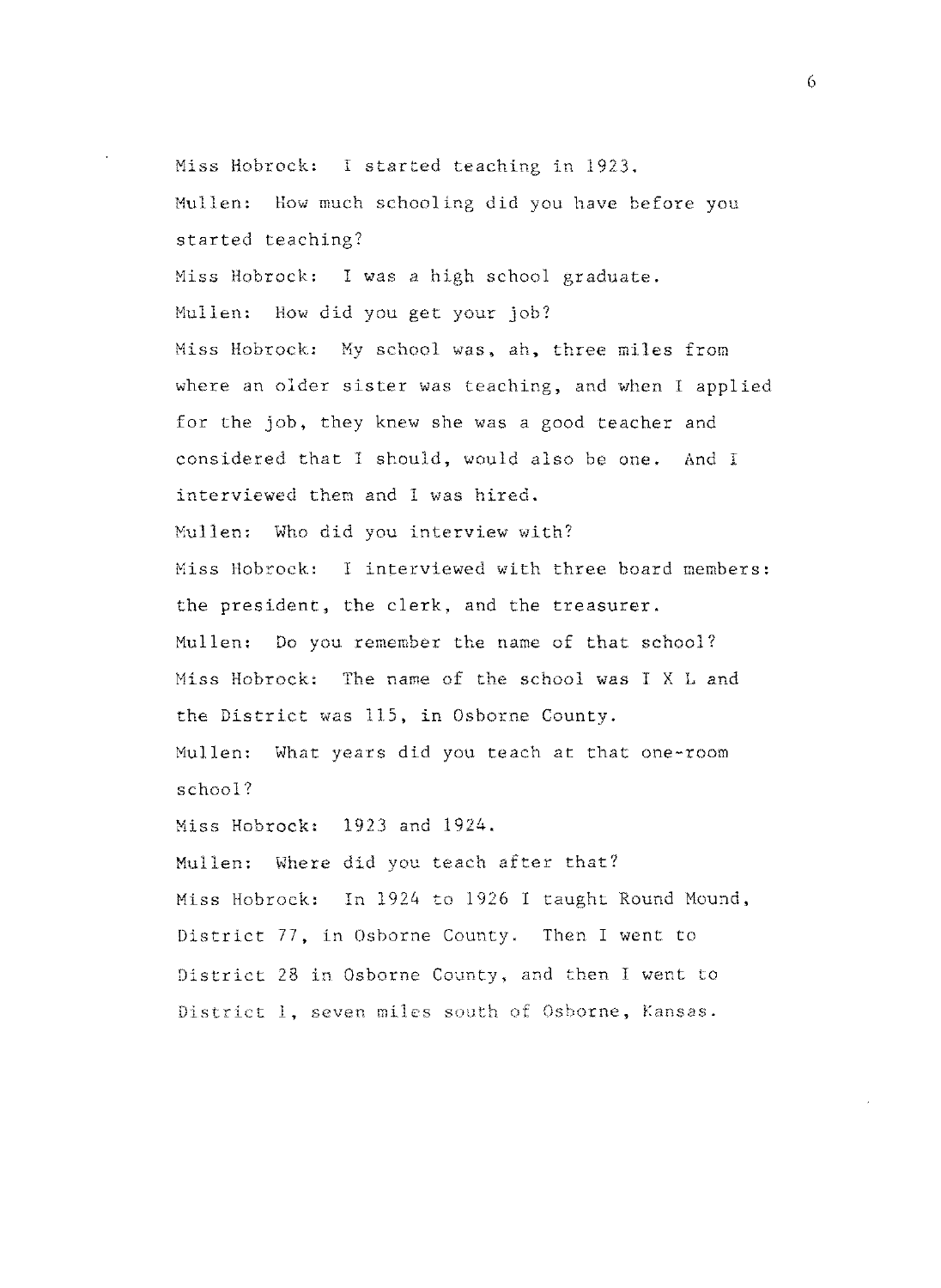Mullen: Do you remember how much you were paid for your first job?

Miss Hobrock: I was paid seventy-five dollars a month.

Mullen: And how did you get your pay check? Miss Hobrock: The clerk would send what was called an order to the treasurer, and the treasurer would write the check, and then I would go to the treasurer's house, home, and pick up the check.

Mullen: Where did you live while you were teaching at that first school?

Miss Hobrock: I lived in the Charlie Boyd home which was about a quarter of a mile east of the schoolhouse, and I paid sixteen dollars a month, board.

Mullen: Was that a family that had children going to the school'/

Miss Hobrock: They had one boy, Julian, that went to school.

Mullen: Do you know if that school building is still there?

Miss Hobrock: That school building is not there. When they consolidated with the Natoma Grade School the building was torn down or moved. I'm not sure which.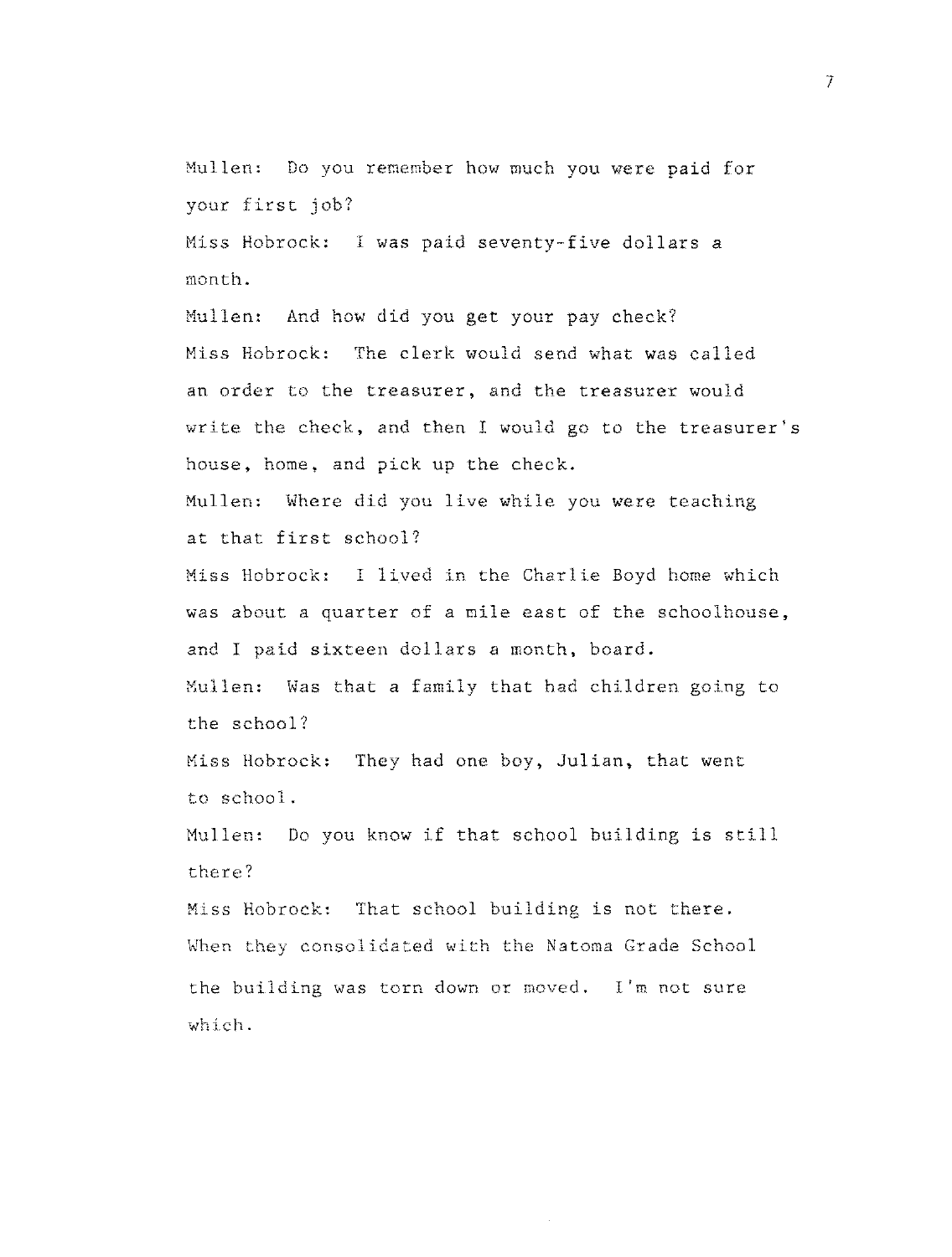Mullen: Do you know much about the history of the schoolhouse? When was it built or who built it? Miss Hobrock: I do not know who built it, but I do know that it was built in the early 1900's. Mullen: And what was it built of? Miss Habrock: The foundation was limestone rocks and the building was wood--made of wood. Mullen: Describe what it looked like on the outside and tell about any other buildings that were around it, or a pump.

Miss Hobrock: The, ah, outside of it I, I presume, it was a, probably the size most schools were built in those days and, ah, it had, a cement porch on the west of it with two or three steps to get up on the porch and the door was in the middle of the front of the school building and there were three windows on either side, north and the south side, and it was white. It had a bell on it that they asked us to ring every morning at  $8:30$ . And then there was a coal shed to the back of the building which was also wooden. And then there was the boys' and girls' toilets were at the back on the east side of the, of the playground.

Mullen: Can you tell me what it looked like on the inside, too?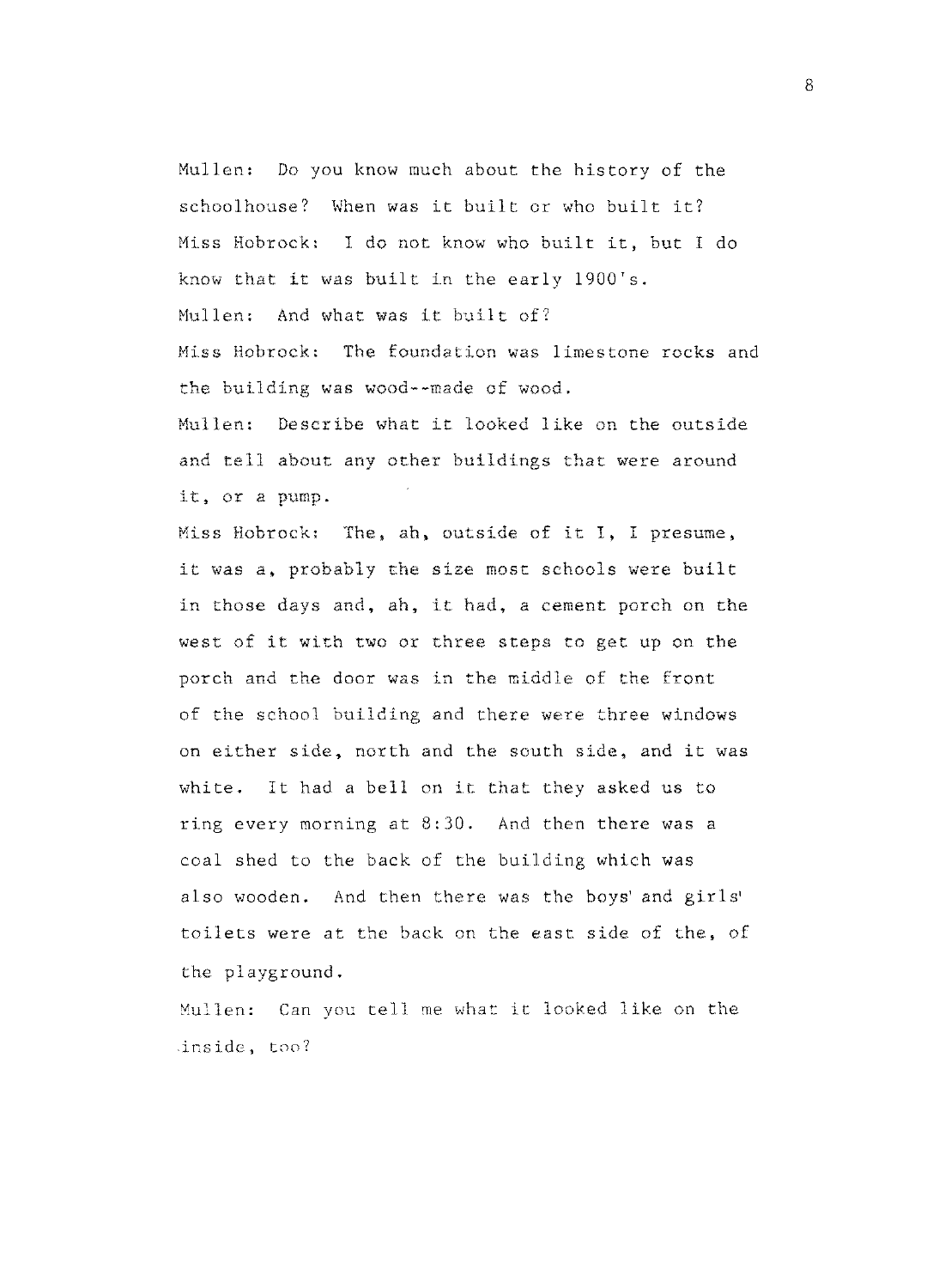Miss Hobrock: Well, it was, ah, it had double desks and oh, where two people could sit together if they care to, and then it had in front, it had a recitation bench that went not clear across the building but in the center, ah, with room on both sides. And then there was a teacher's desk and a chair and there were blackboards across the east end which was what you would call the back of the building and it didn't have any kind of a musical instrument in it, but it did have a flag. That was a United States flag, a small one, and it was on a stick in that, it was a fastener where, above the blackboard that held the flag. And then there was a box of maps, too, above the blackboard that you could open up the lid and pull the maps down.

Mullen: Were there any bookshelves around the front? Miss Habrock: No, as I thought about that there were not any books in that school. Only what the children provided or I provided.

Mullen: Did you have anything, you didn't have--like a library or a...

Miss Habrock: No. I didn't have a library in either of my first two schools.

Mullen: How was the building heated?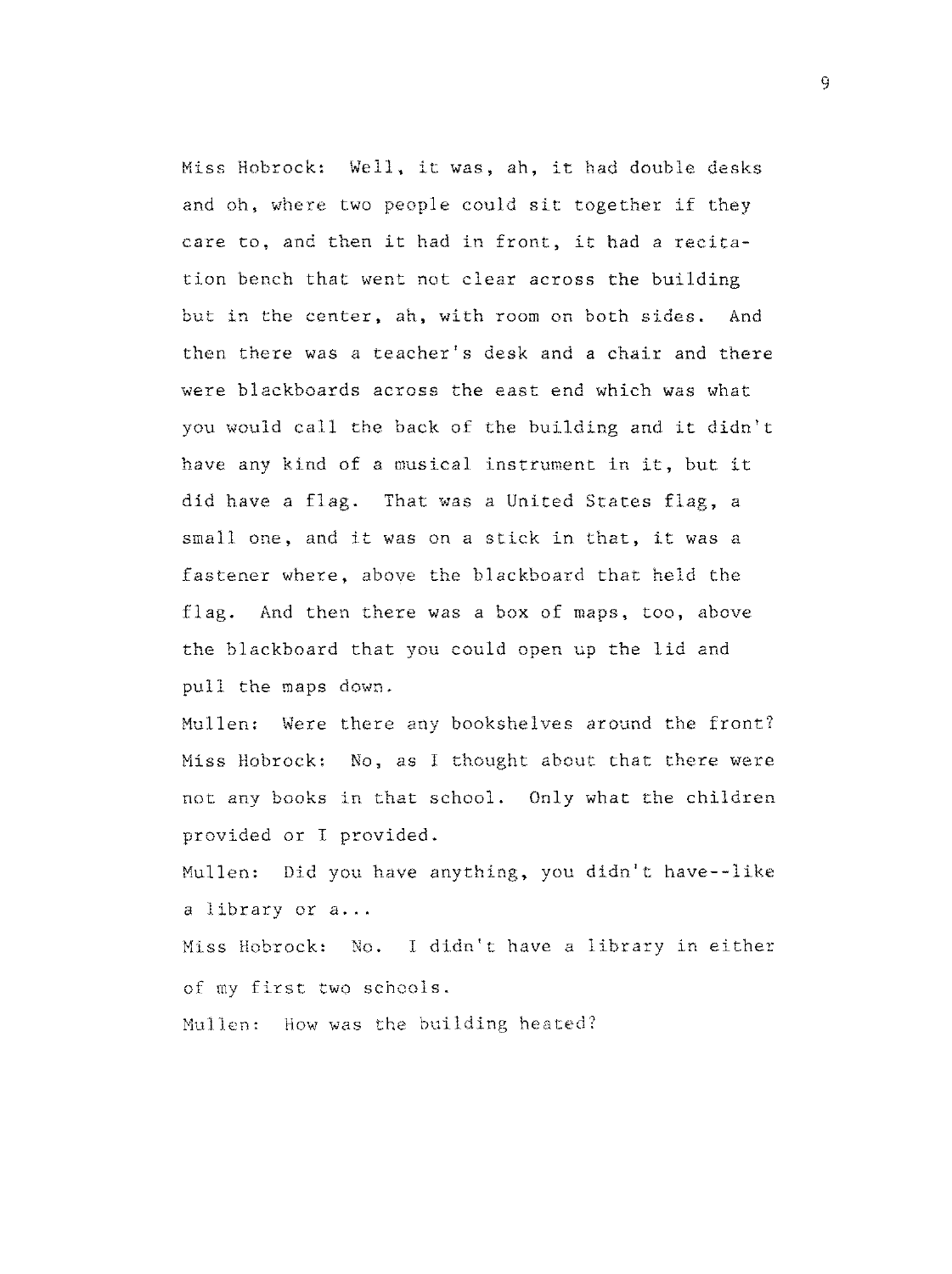Miss Habrock: With a stove in the middle of the room, a big iron stove in the middle of the room. Mullen: Was that a coal stove?

Miss Hobrock: Yes.

Mullen: Or wood?

Miss Habrock: Coal, but they always supplied, ah, kindling to start a fire and then coal which every night the fire was supposed to go out at night, and then you were to get there early enough the next morning to build the fire and have it warm when the children got there.

Mullen: And that was your job to build the fire? Miss Hobrock: That was my job.

Mullen: And make sure that it was out in the evening? Miss Hobrock: Yes.

Mullen: How was the schoolroom lighted? Miss Hobrock: Just with those windows. Now I presume there was some kind of lamps in there, coal oil or something similar to that because, ah, we had a Christmas program at night and then we did have some spelling matches and ciphering matches so I know there would have to be some lamps, but I can't recall what that was.

Mullen: OK. You have given a pretty general arrangement of the room, pretty good general arrangement,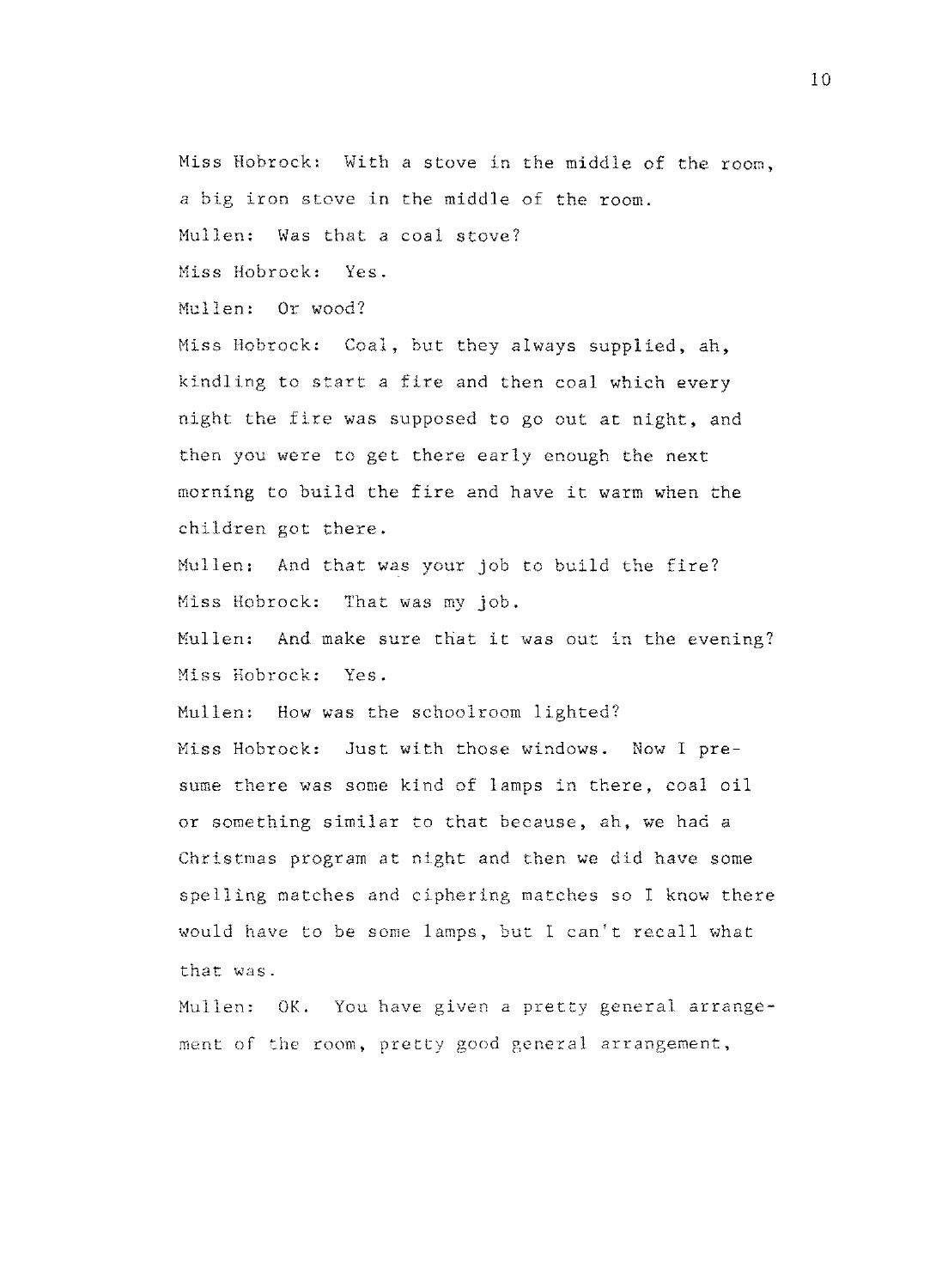can you think of anything else about it, like were there two rows of desks or more than two rows? Miss Hobrock: As I recall there was one long row on the north side and one long row on the south side and then there were, of course, the desks weren't all the same size. They graduated from the larger down to the smaller and the smaller were in front and then I think there was a short row of desks on either side that wouldn't extend too close to the stove.

Mullen: Where did the children hang their coats? Miss Hobrock: Well, there was, ah...ah..., on that particular... In that particular school there was, ah, what they called a cloak room and it was at the ... As you entered there was a cloak room there and some kind of cupboard where they could put their dinner pails. And then they hung their coats, ah, they had, ah, some kind of hangers on the walls and they hung their coats and left their boots there. Mullen: Was this schoolhouse like most of the other schoolhouses in the area or was it, did it have any particular differences?

Miss Habrock: No, there were, ah, any that I recall, were just alike, that... Some of them were larger,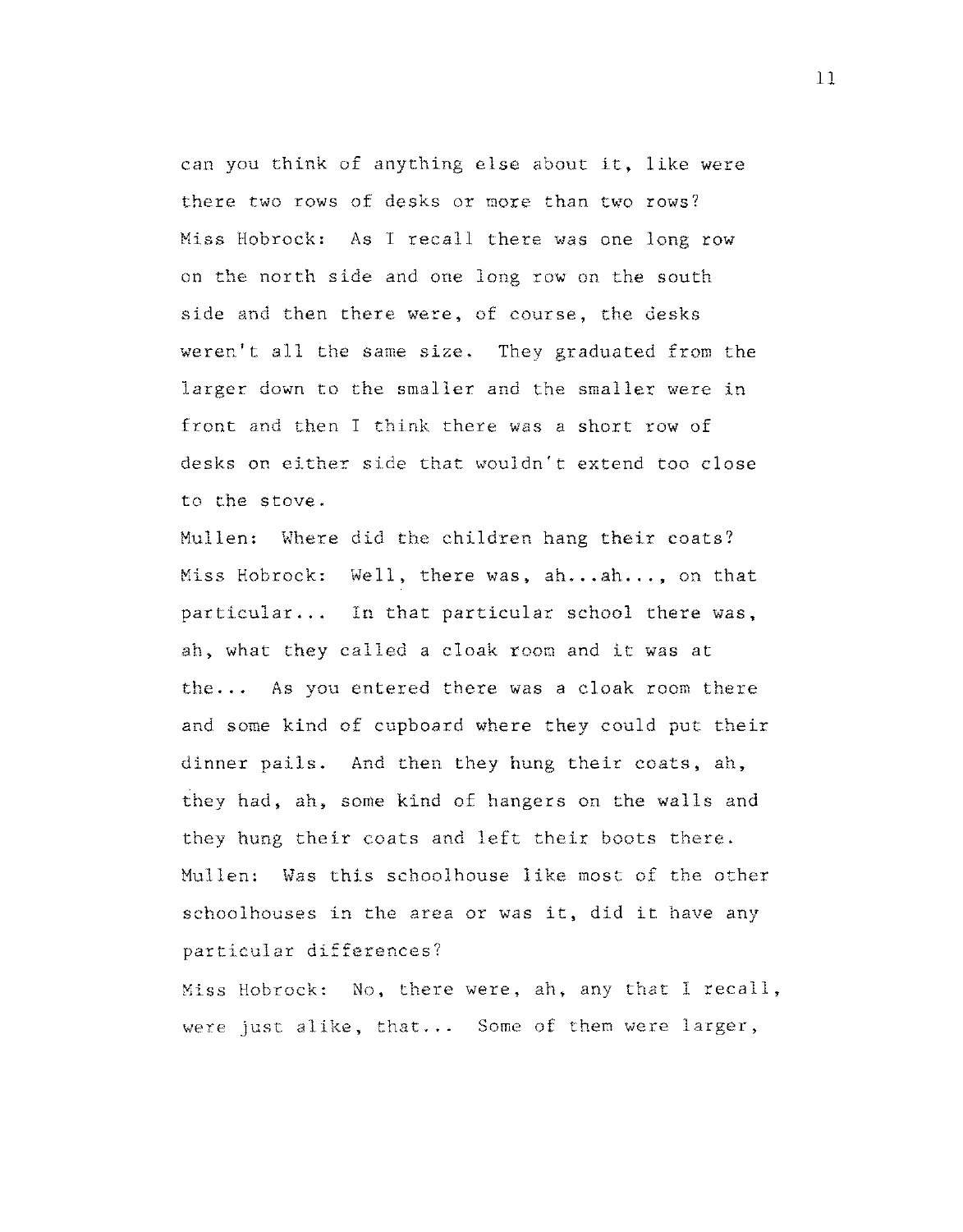but the one that were at District 77, they had a cloak room built on, that is, to the front where, but this, but this one didn't have.

Mullen: What were some of the physical problems of the schoolhouse?

Miss Habrock: It was, it was hard to heat. I recall that. And when they'd come in with, from walking in the rain and playing in the snow and their mittens and their coats would be damp so they'd put them all around the stove to dry. And then as I recall, it had a real poor floor in it, too. It wasn't hardwood. It was just, I presume pine, and it was very hard to sweep.

Mullen: Can you think of any other problems any of the other schoolhouses might have had where you taught? Miss Habrock: **Well,** after I left District 77 and went over to District 28, that was a new brick building which had a basement, a play area, and ah, then it had a library room. It was a, just a new school, probably hadn't been built more than five years and it had a real good floor. Then when I went to District 1, it was a better school, too. It was a newer school, and it had hardwood floors, but the seating arrangements were the same, at the same kind of desks.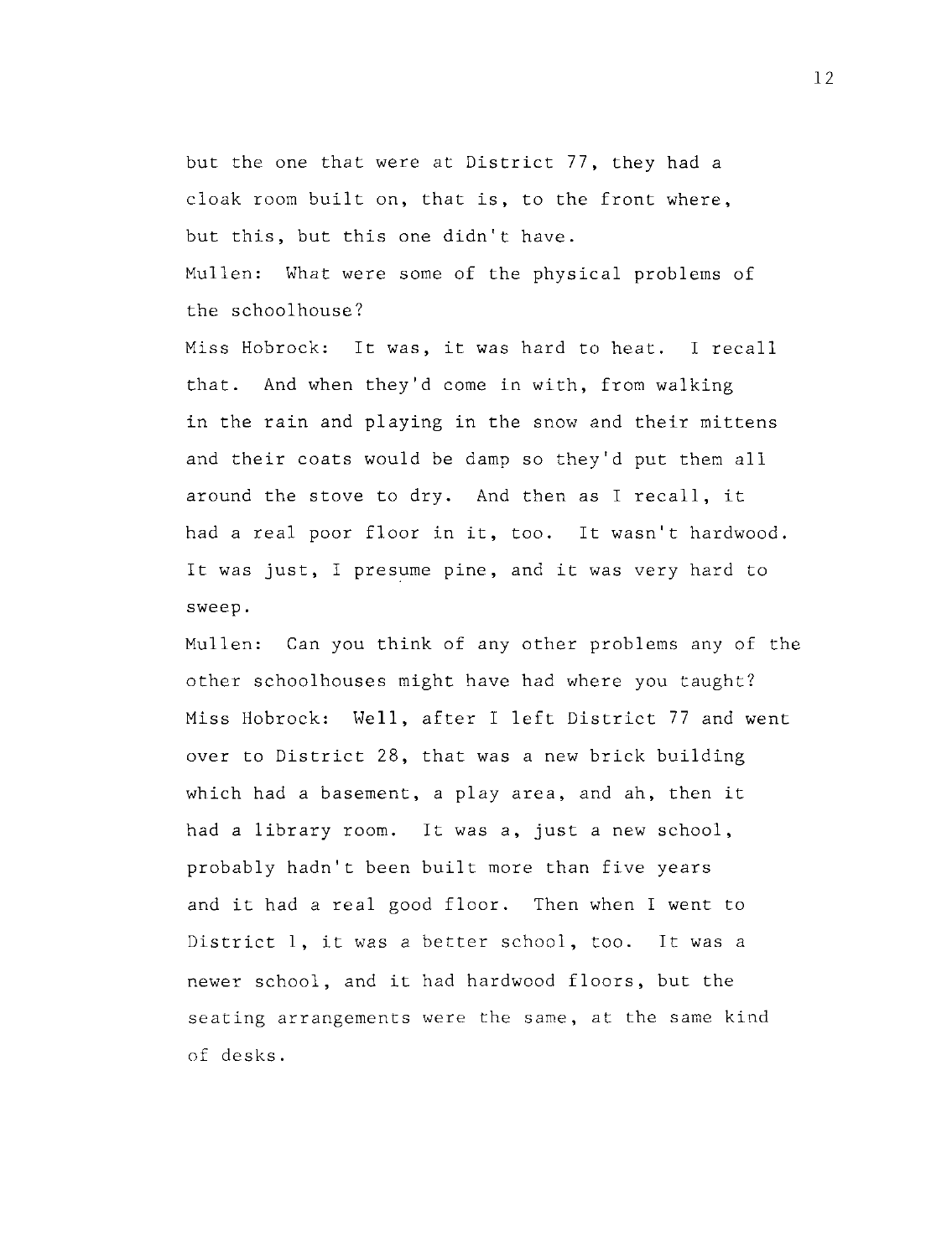Mullen: Who was in charge of the upkeep of the school, like if it had to be painted or repaired in some way?

Miss Hobrock: Well, that was the school board. The clerk and the president and the treasurer. And they would do that through the summer and they would, ah, they would clean the school real well before school entered. They'd take a, take a couple of days and clean it and paint it if they thought it was necessary and that was, of course, paid for out of the tax money.

Mullen: How did the schoolhouse get the water supply? Miss Hobrock: There was *a* pump outside any school I ever taught. There was *a* pump outside the building. And there was always a sidewalk that went out to that. Mullen: Did you keep water inside the building then? Miss Hobrock: When it got cold you would. But as I recall now, there were just two or three tin cups and everybody drank out of those and then, when we'd come from play why we'd just go to the pump and everybody'd just get them a drink, but when it got cold, then we brought the water in, in a bucket.

Mullen: Was the schoolhouse ever used for any purpose other than education?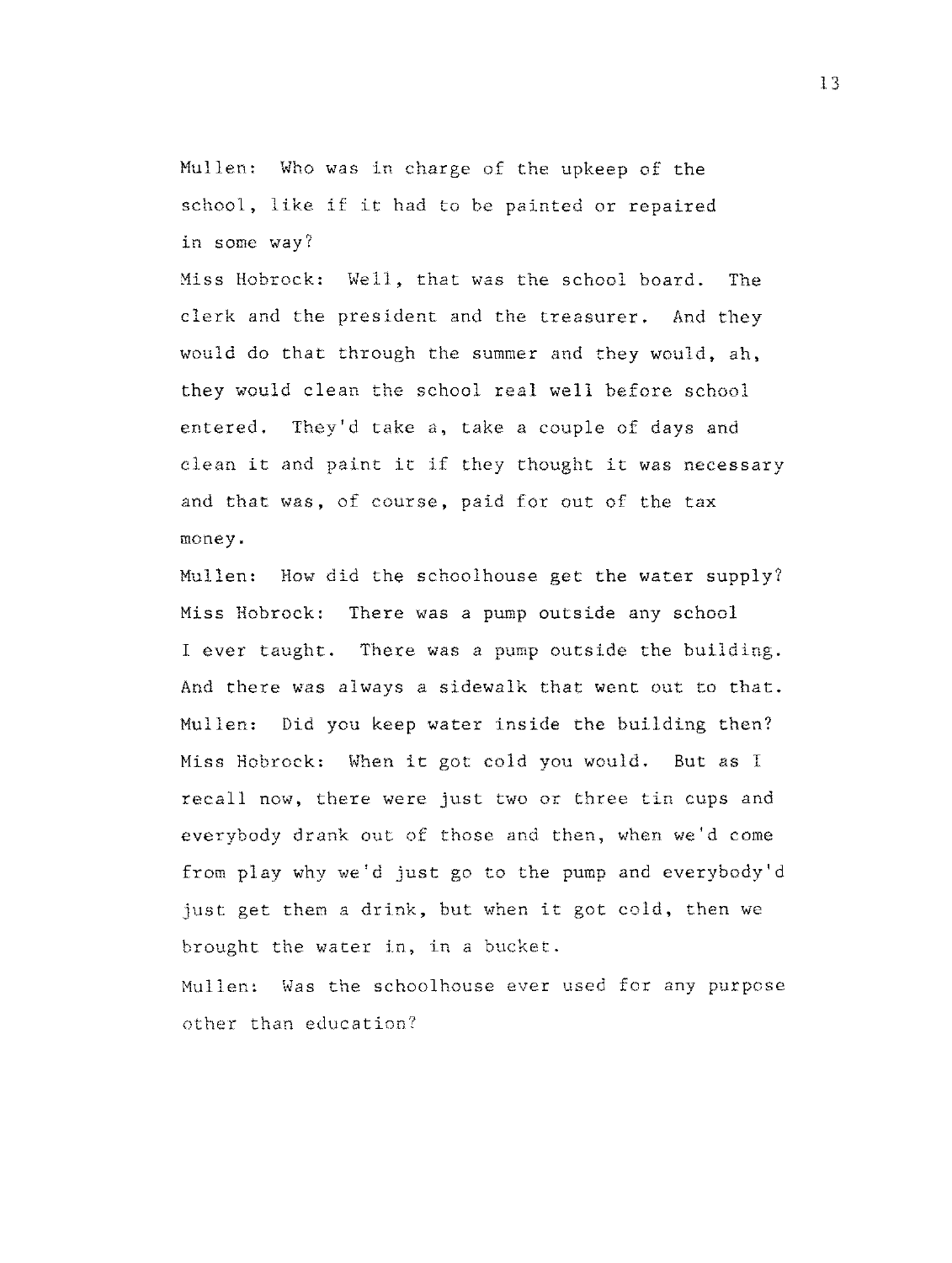Miss Hobrock: Not any schoolhouse I ever taught in. Mullen: OK. The first year that you taught, do you remember when your school year began? Miss Hobrock: It began the first Monday In September and it would end about the third Friday in April. There were twenty days in the month and if you missed a day, why you made that up. Thanksgiving day was made up. Christmas vacation had to be made up. Christmas day had to be made up. And we never thought of getting Labor Day or ...

Mullen: Was the school year divided into like certain grading periods, six week periods or nine weeks? Miss Habrock: Every twenty days you sent out a report card to your parents.

Mullen: How did the children get to school? Do you remember how far they had to travel? Miss Habrock: They walked. Everybody walked. I can never recall any rural school I ever taught where parents brought children. Most of them walked. And I would say *at* IXL the most farthest anyone had to walk would be a mile.

Mullen: Did they all manage to get there on time? Miss Hobrock: Yes, and they were real, their attendance was good, too.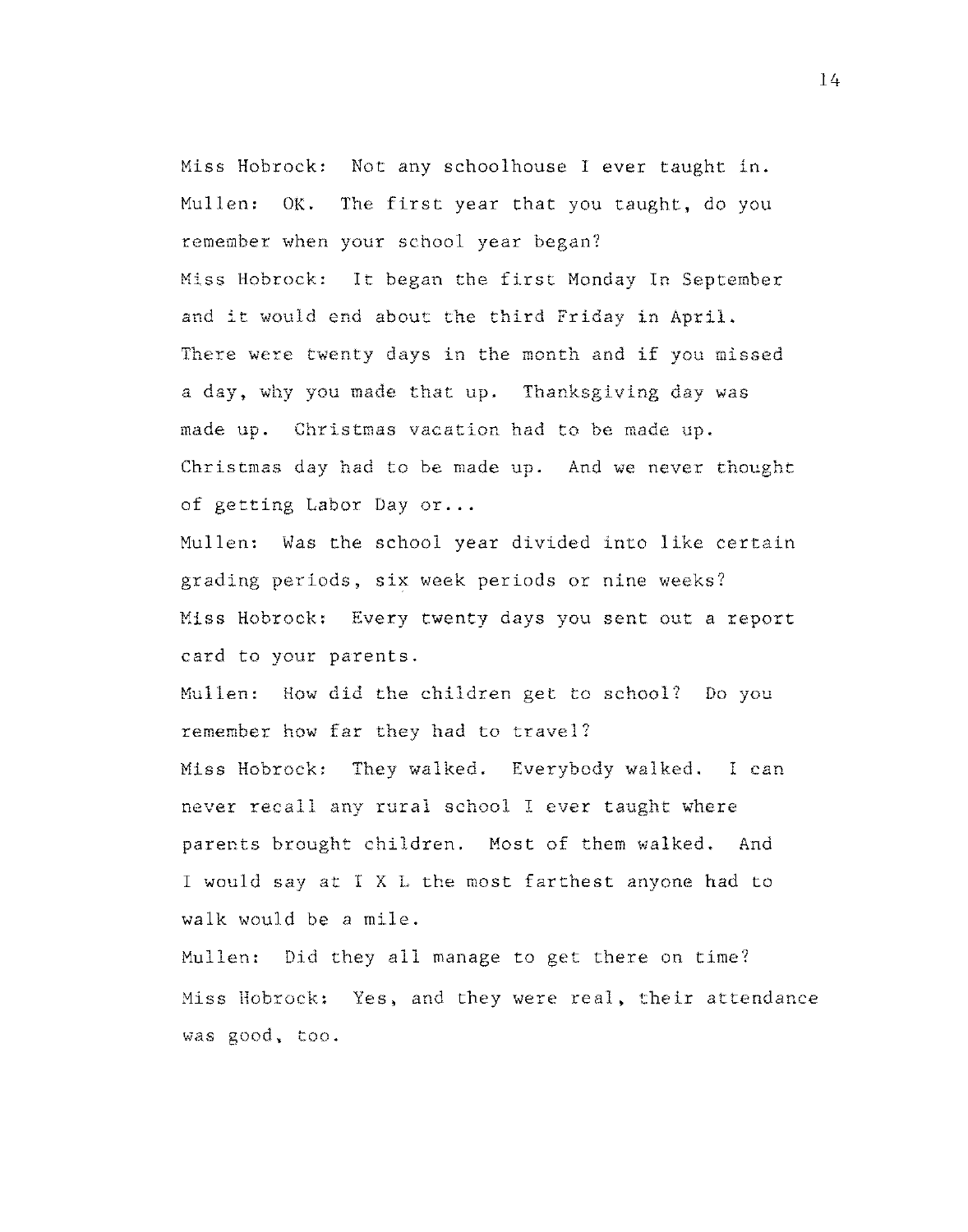Mullen: In the first school that you taught, do you remember how many students you had? Miss Hobrock: Well, I had, that year when I went there I was supposed to have, ah, let me see, I think 1 was supposed to have ten, twelve, but when I went there, there were two families that were moving out, but they started to school and I think they went possibly two or three weeks and then both families moved out, so that year then, I had ten students. Mullen: What grades were they in? Miss Hobrock: As near as I can remember they were in the, ah, I had two first graders and three second graders and one fourth grader and then they were in the seventh and eighth grade. I never taught a school that had all eight grades. I never did. Mullen: Were the majority of the students of a particular religion or nationality? Miss Habrock: No. Mullen: Just a mixture? Miss Hobrock: They were just a mix... Most of them

were protestant but, and they were all Americans. Mullen: I would like for you to talk a little bit about the dress and overall appearance of the students. Take the girls first and then the boys.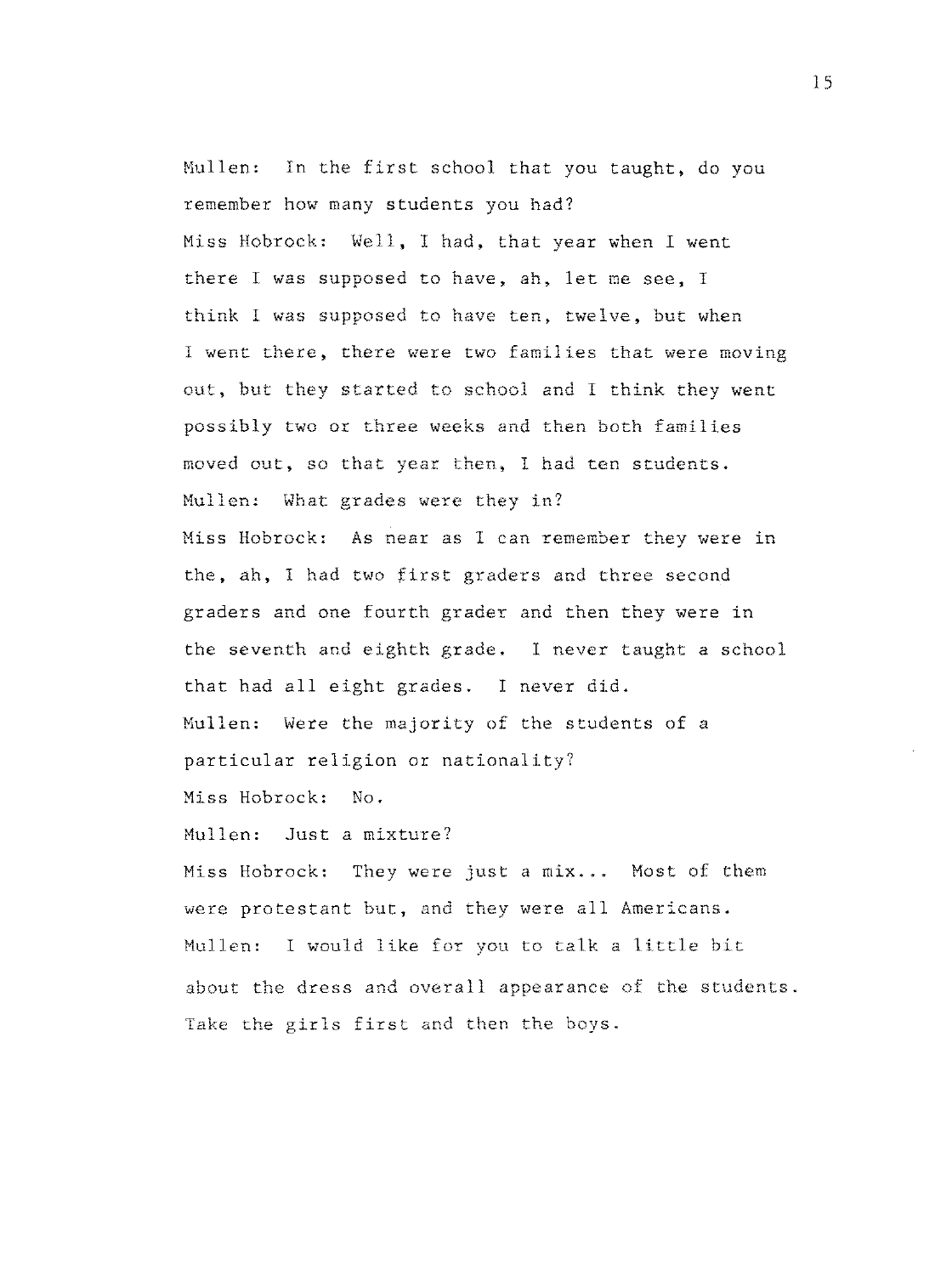Miss Hobrock: Well, of course, the girls all wore dresses. And they would, they were, wore them long sleeves and they, ah, the dresses were longer then, than we would imagine children wearing them today. And their hair, I had no children that wore, at that particular time, that had bobbed hair. They all wore long--in braids. And they were all, they came from, ah, I would judge, moderate income families. They always came nice and clean and they always had a new dress for the first day of school, the girls did, new dress and new shoes. And that's, that's about all I remember about the way they... Mullen: Do you remember anything about the boys? Miss Hobrock: Well, the boys always wore overalls and shirts. And they, ah, as I recall, those boys were really neat looking boys and they always kept their hair well combed and cut. I know their parents cut the hair, but at least it was cut. Mullen: Did they start the year with a new pair of shoes, too? Miss Hobrock: Yes, oh yes, they always had new overalls and new shirts and new shoes. Mullen: Did the students have to pay anything to go to school?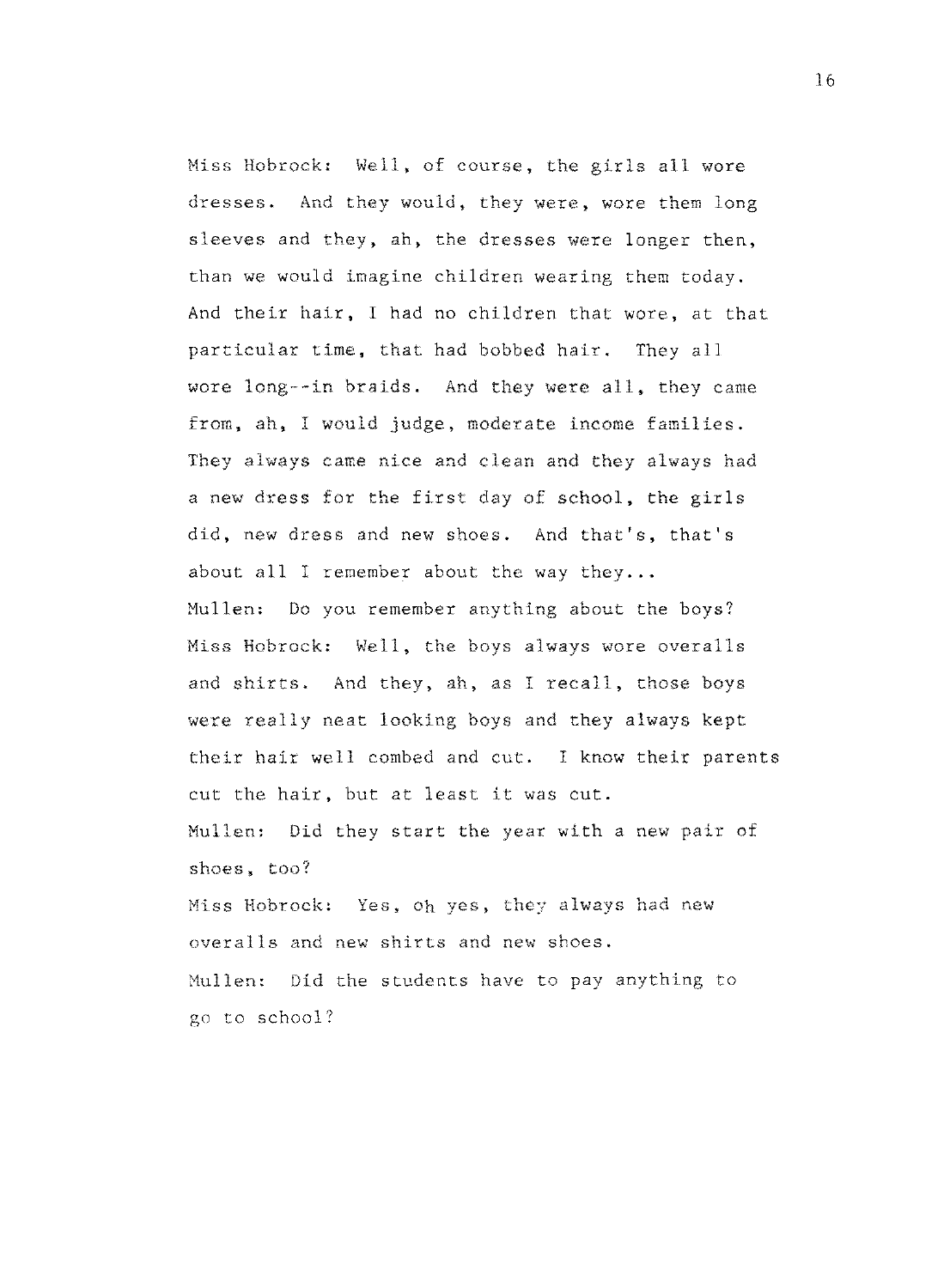Miss Hobrock: No, it was free.

Mullen: Were there any organizations similar to our PTA that we have today?

Miss Hobrock: No, I never did teach in a rural school where they had that.

Mullen: Did you ever have meetings for all the parents to get together to see what the school was like? Miss Hobrock: Well, no, they came to visit school, always came to visit and 1 just never did know when they would come to vis

Mullen: Just during the regular school day? Miss Hobrock: Uh huh. Just sometime during the day and as I said, we had Christmas programs and we had spelling matches and ciphering matches, but that was as far as, ah, we never had any meetings with parents. Mullen: Can you describe one of those programs or matches in particular?

Miss Hobrock: Well, we'd, ah, the programs, I can't recall anything about music because we didn't have a musical instrument, but I presume they sang, ah, probably carols, or something that we all knew. And then we'd have each one get up and what we'd call speak a piece at that time, and, ah, then we'd probably have the older ones in some..., a short, we called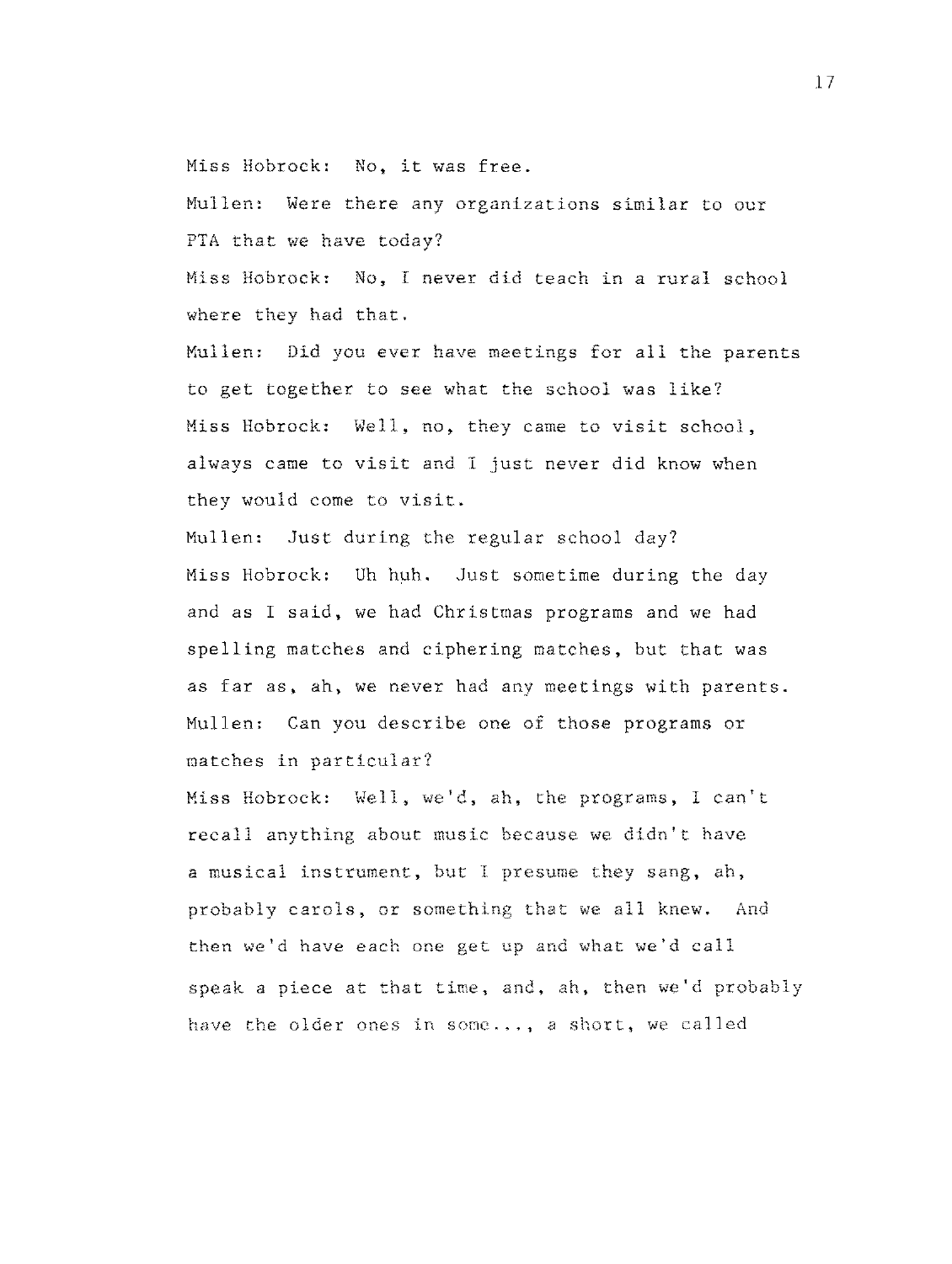them dialogues in those days, but in short plays. And the parents were very appreciative of anything that you did for their family.

Then when we would have our spelling and ciphering matches, well, I would ask someone, two different people in the community to choose up sides and they'd choose the people that were there and I'd pronounce the words and then  $see...$  The last person that... They'd go down when they couldn't spell a word. And then the last person that stood up, why he was the winner. And then that would be the way with the ciphering. We usually just kept the same sides for the ciphering matches, too. And, of course, that was... They'd get up and choose whether they wanted addition or subtraction, multiplication or division. The one they were the best in, that's the one they would choose to do, of course.

Mullen: Did the students get real excited about a ciphering match or a spelling match? Miss Habrock: Well, I think they did. Yes, uh huh, because that was the first year that they'd had anything like that in that school.

Mullen: OK. Can you name all of the subjects that you taught that first year, and do you remember schedule, or in what order you taught them?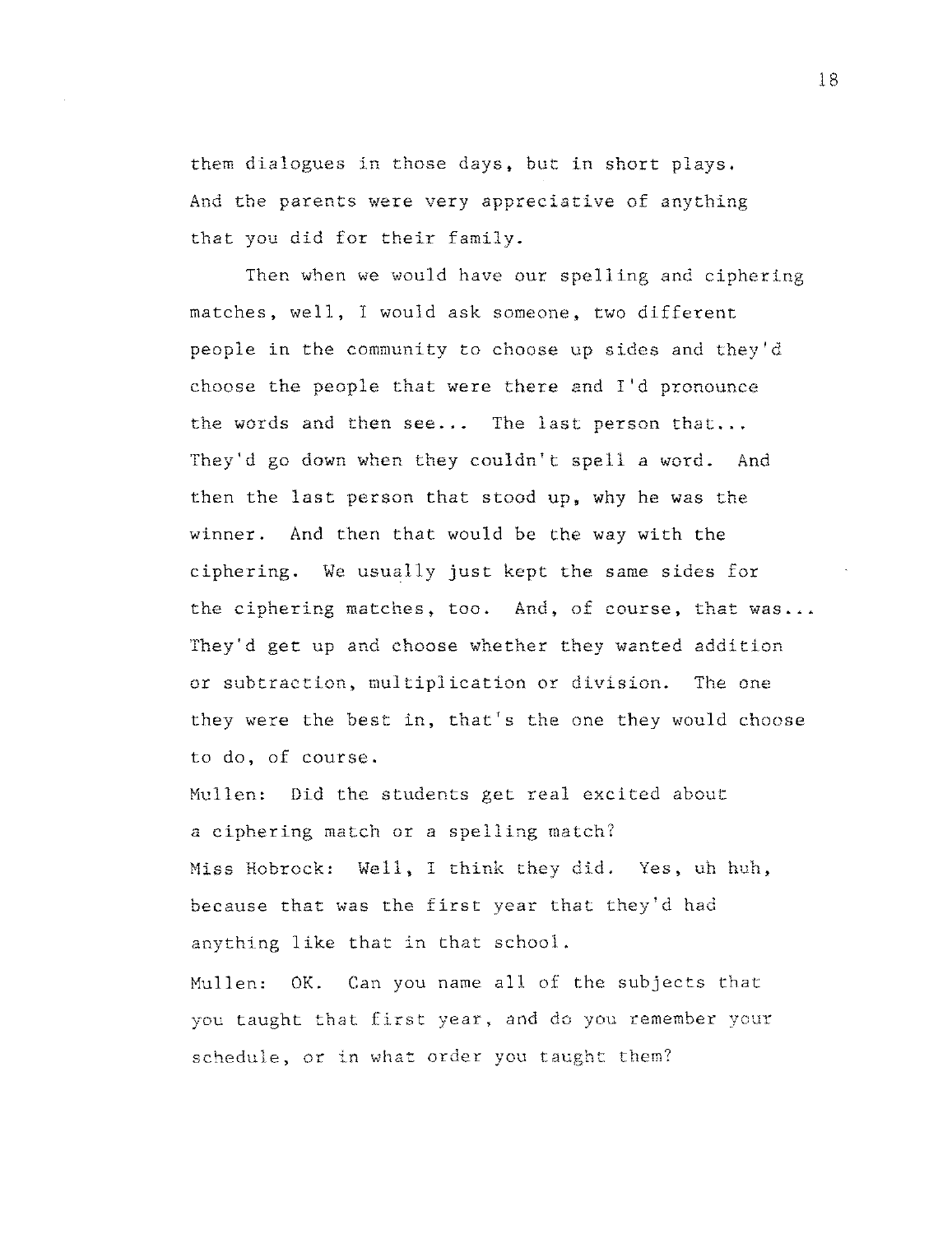Miss Hobrock: Well, as near as I, as I was thinking about that, I always had, ah...ah..., reading first thing in the morning because I felt, I feel that's most important. And then after recess, why that was,  $ah...ah...$ , time for our math. And then after the noon hour, why, ah, I would have reading for the smaller groups and then we had what we called language. We had a book starting with the third grade. The third grade had what was called a language book and the third and the fourth and the fifth grade had that and then the sixth, seventh, and eighth had grammar, where we taught them the parts of speech and then in the, after the last recess that was when we had geography for the fourth, fifth, and sixth grades and history for the seventh and eighth. And then we'd have spelling. Spelling was always the last thing in the day.

Mullen: Do you remember much about your textbooks that you used?

Miss Hobrock: No, I tried to think about it. I just tried my best to think what was the name of the books that we used in reading and I just could not recall. I know I taught those, all the time I taught in the same ones, but they were approved by the state. We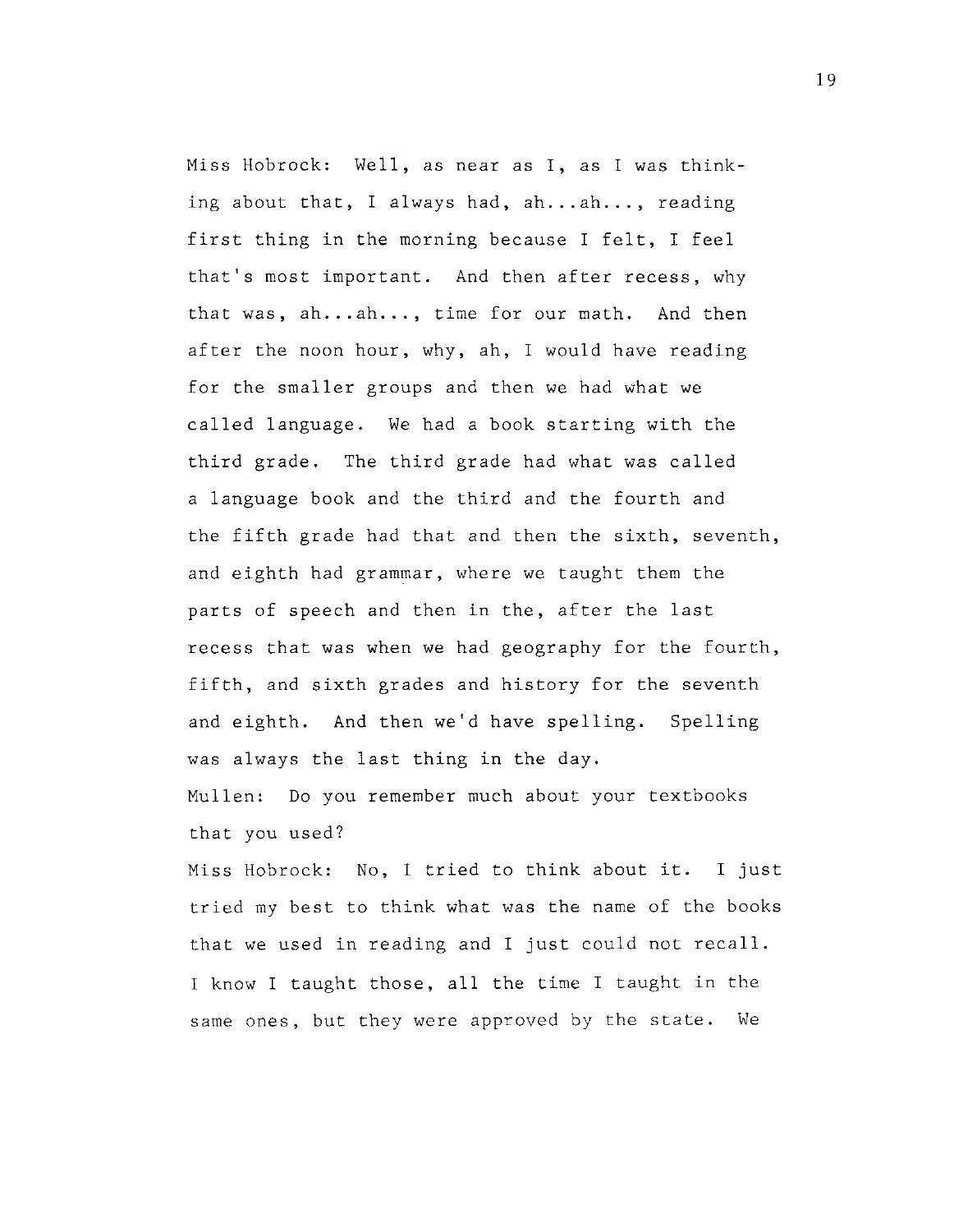didn't have, you didn't have the chance to choose what you wanted.

Mullen: Do you remember anything about a geography book? Did they have many maps in them or... Miss Habrock: Well, yes. And, ah, of course, let me see, the fourth, fifth, and sixth, that was mostly Kansas geography. Seventh grade was world geography, sixth and seventh grade were world geography. And, of course, there was learning the states and their capitals, that was absolutely necessary. Mullen: Did you study history right along with

geography?

Miss Habrock: Yes.

Mullen: American history?

Miss Hobrock: Uh huh, but there were two separate books for it.

Mullen: Do you remember anything else about any of your subjects? Language arts? Or did you have a health class?

Miss Habrock: No. Well let me see. Yes, we had what was physiology. I hadn't thought about that, but we did have what was called physiology. And that was just for the eighth grade, though. When we get down there a ways, well I'll tell you why we had to have those. Why don't you ask another question?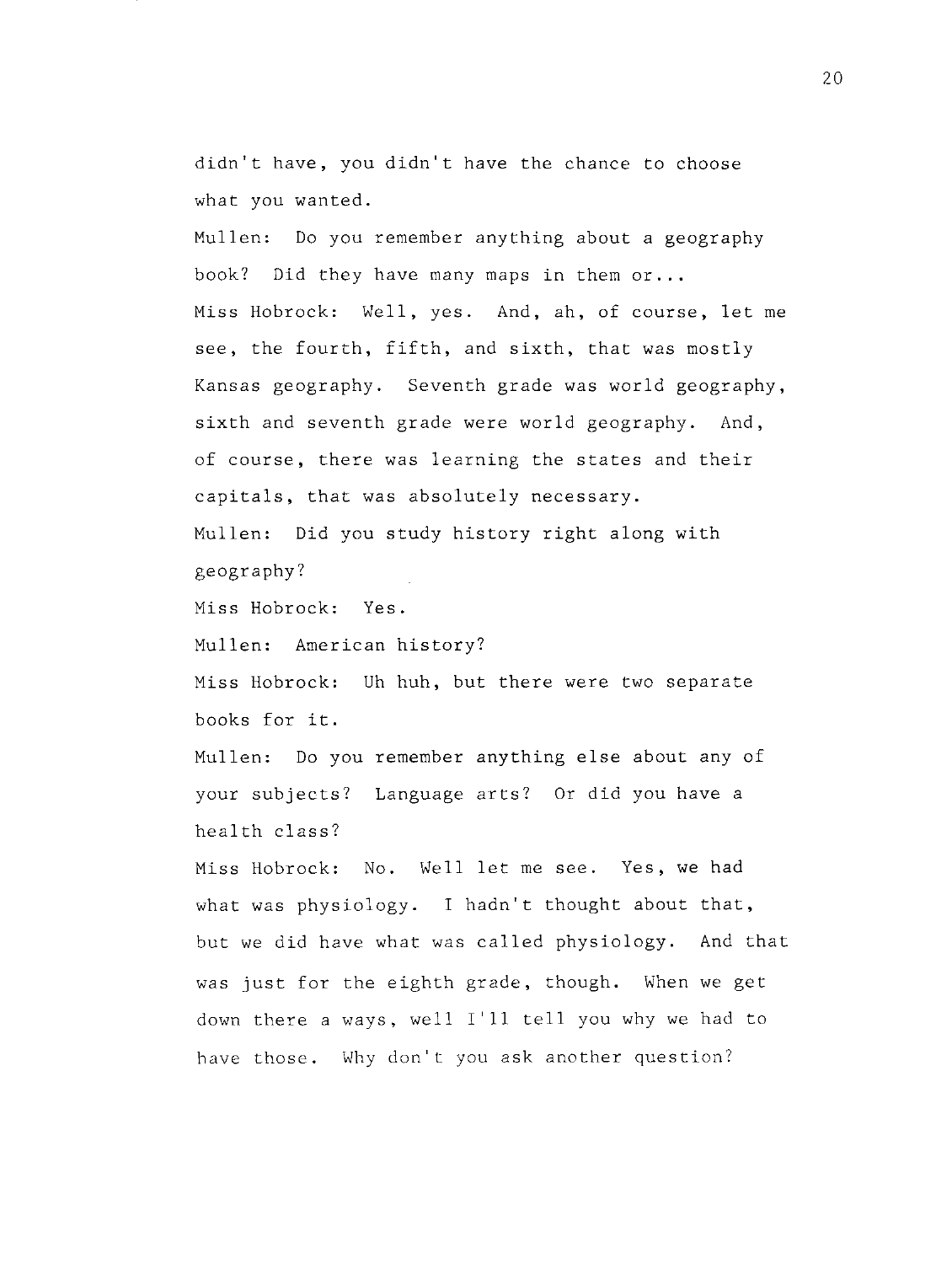Mullen: OK. How did you get your school supplies? Miss Habrock: I bought them myself for the first three years.

Mullen: What were some of the supplies that you bought? Miss Habrock: Well, ah, we had, ah, I always had some kind of, ah, construction paper. While we didn't have such a thing as an art class, but we did have drawing paper for the smaller children and then construction paper to make, oh, Halloween and Thanksgiving, those different designs to put on the walls to decorate for, because it was important that you decorate your schoolroom for the different holidays, but I bought that myself.

Mullen: Did the students bring their own scissors and crayons or pencils or did you use crayons? Miss Hobrock: No, I furnished the scissors and the crayons, but they did furnish their pencils and their tablets.

Mullen: How often did you meet with the school board or your school administrator?

Miss Hobrock: I never, I can't ever remember meeting with the school board ever. Ah, except just when they'd come to something at the school. We never had a meeting. Of course, our school administrator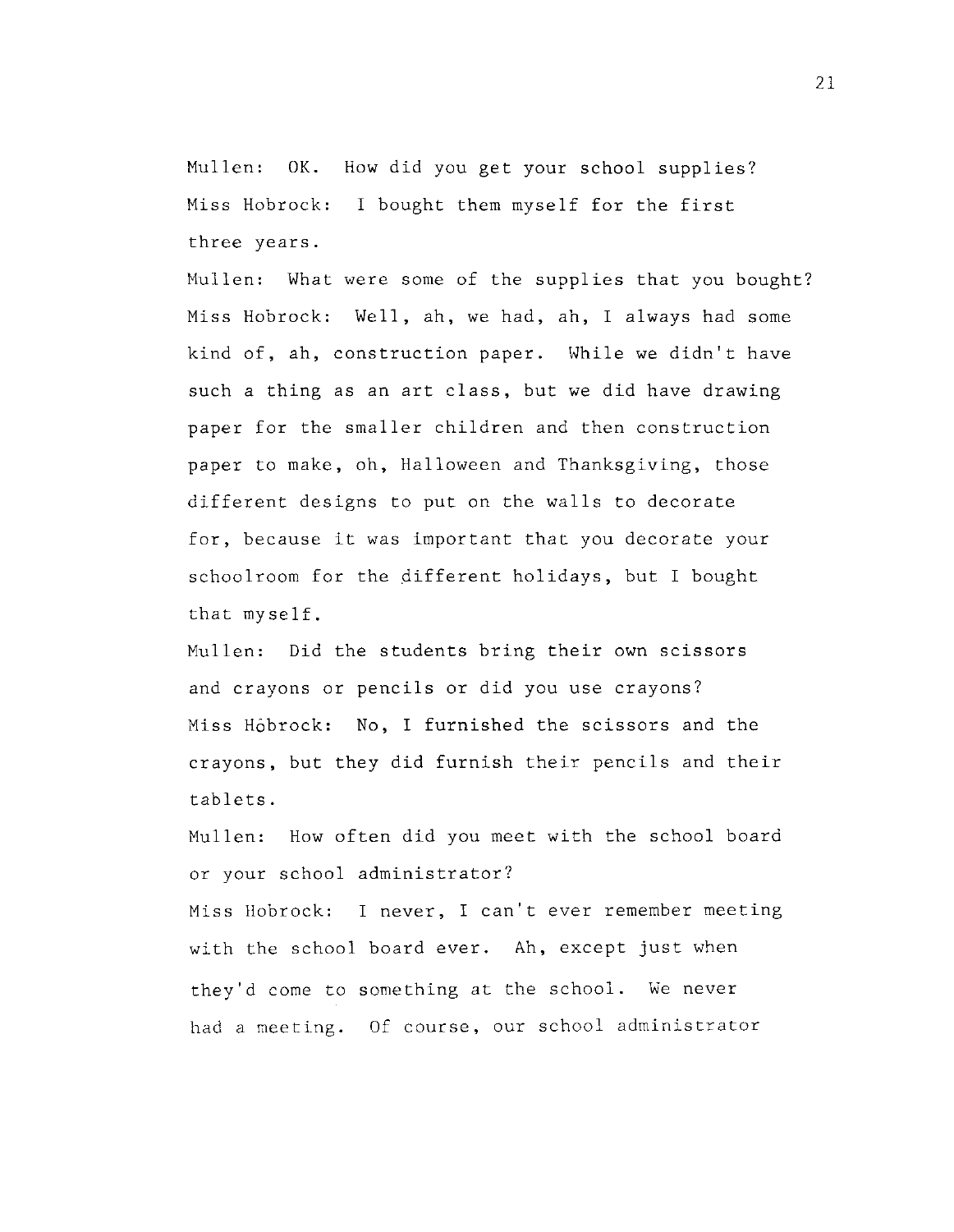was the county superintendent and, ah, he, he came at least, once every semester and, ah, he visited, he always visited a half a day. He would bring his own lunch and he'd visit a half *a* day and, ah, then every month you had to send him, ah, a record. And, ah, they were, they were white and I judge they were oh, about five inches by ten inches. And on that was every child's name, how many days they'd been in school, and, ah, all their grades, and had you inspected the boys' and the girls' toilets at least once a week and swept them out once a week, and, ah, how many visitors you'd had. It was really, as I think about that now, that was really complicated. That must have taken really a lot of time because you had to figure out their average daily attendance for the boys and for the girls. Mullen: Did you have to report to him on what you had been teaching? Miss Habrock: Yes. Mullen: The exact subject matter? Miss Hobrock: It asked, did I have reading every day and math every day? The back of it was just

questions that you had to answer. Mullen: Did you have a principal?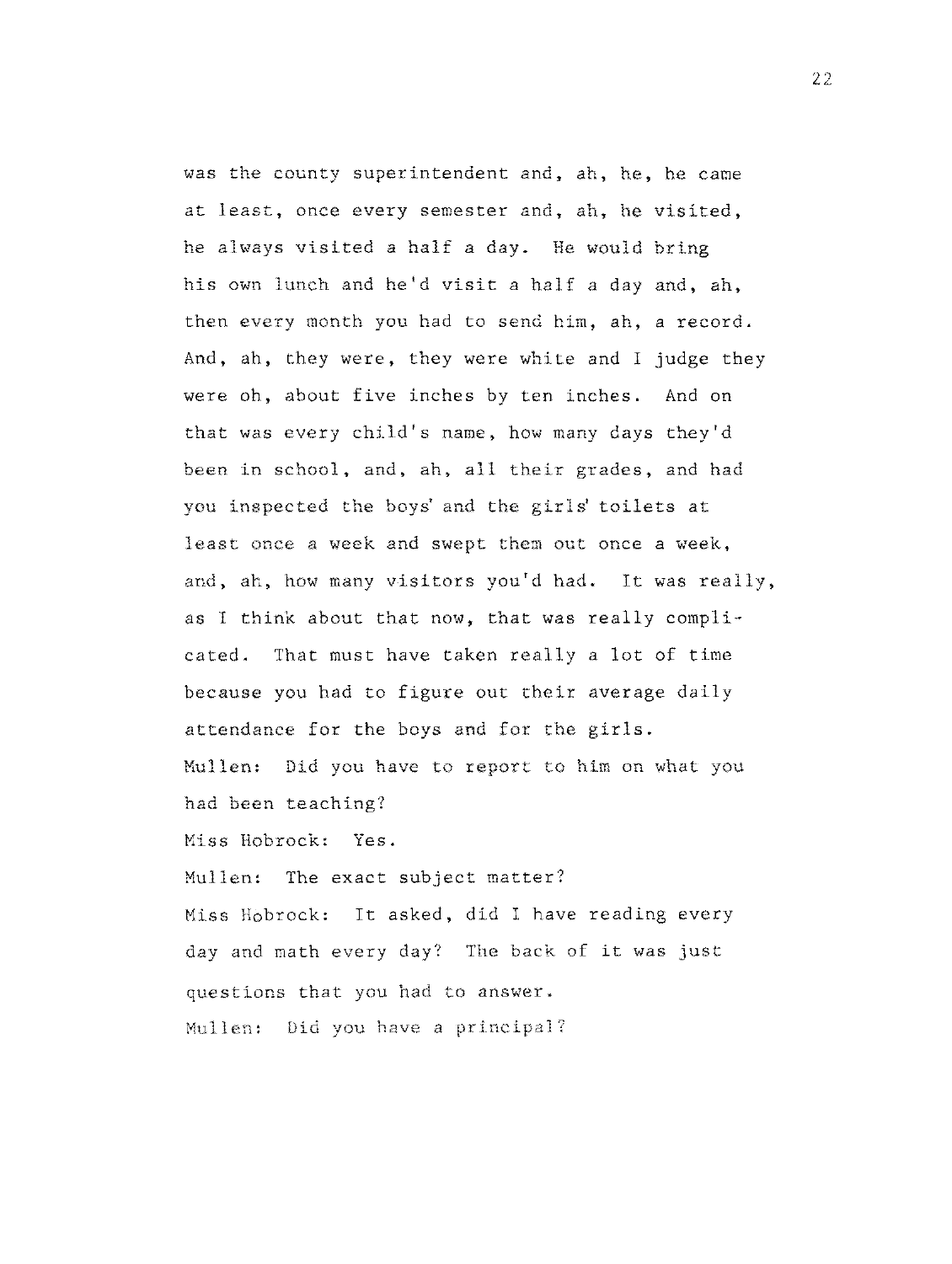Miss Hobrock: No.

Mullen: None at all. You were in charge of the school?

Miss Hobrock: I was in charge of the school. Mullen: While you were there, but then you had your superintendent that came by to check on you? Miss Habrock: Yes, and you could always contact him if you needed anything.

Mullen: OK. Our next question. What texts did you use? You've talked about them already. Do you have anything else to say about your texts? Miss Habrock: No.

Mullen: Or describe them in any way? You said at first you didn't have a library, either, that the students used and some of your later schools you did. Can you tell me a little bit about those? Miss Hobrock: Well, let's see. When I went to, ah, Mayview to teach in 1926, and they had an excellent library. And that was the same year that the county started a library. It was a state law that every school should pay into the county five dollars a year and then that money was used to buy library books. And then you could go to Osborne, it was in Osborne, and you could go to Osborne, the county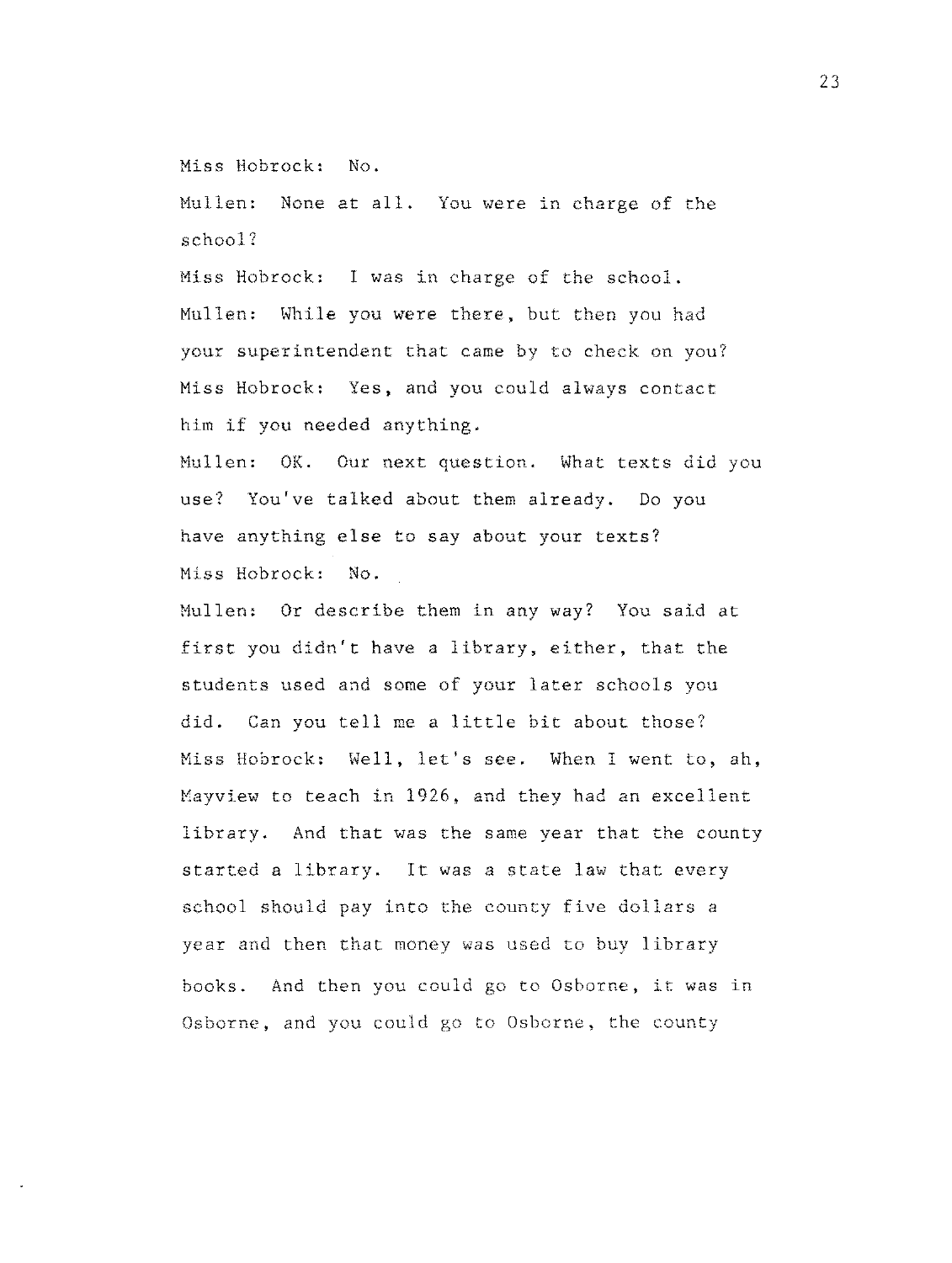superintendent's office, and check out as many books as you wanted and you could keep those as long as you needed to. You were allowed to let the children take them home for a week at a time, but up until I went to Mayview, well, we had no library books except, now as our, our family had a good library and I did take books from home that I let the children, the older children, could take home and read and, ah, in the, and then I bought books, too, that I could, that they could take home and read.

Mullen: Did any of the families have a collection of books that they would use or bring to school? Miss Hobrock: Well, not, not that first year. I'm sure none of those people had any books at all that their children could use.

Mullen: Did some later?

Miss Habrock: But when I went to Round Mound in 1924, why those people were... They had books. They were, ah, more educated themselves than in the first school I taught, and I know the family that I stayed with, boarded with there at Round Mound, they had an excellent library for their family. Mullen: What were some of the rules that you had for school?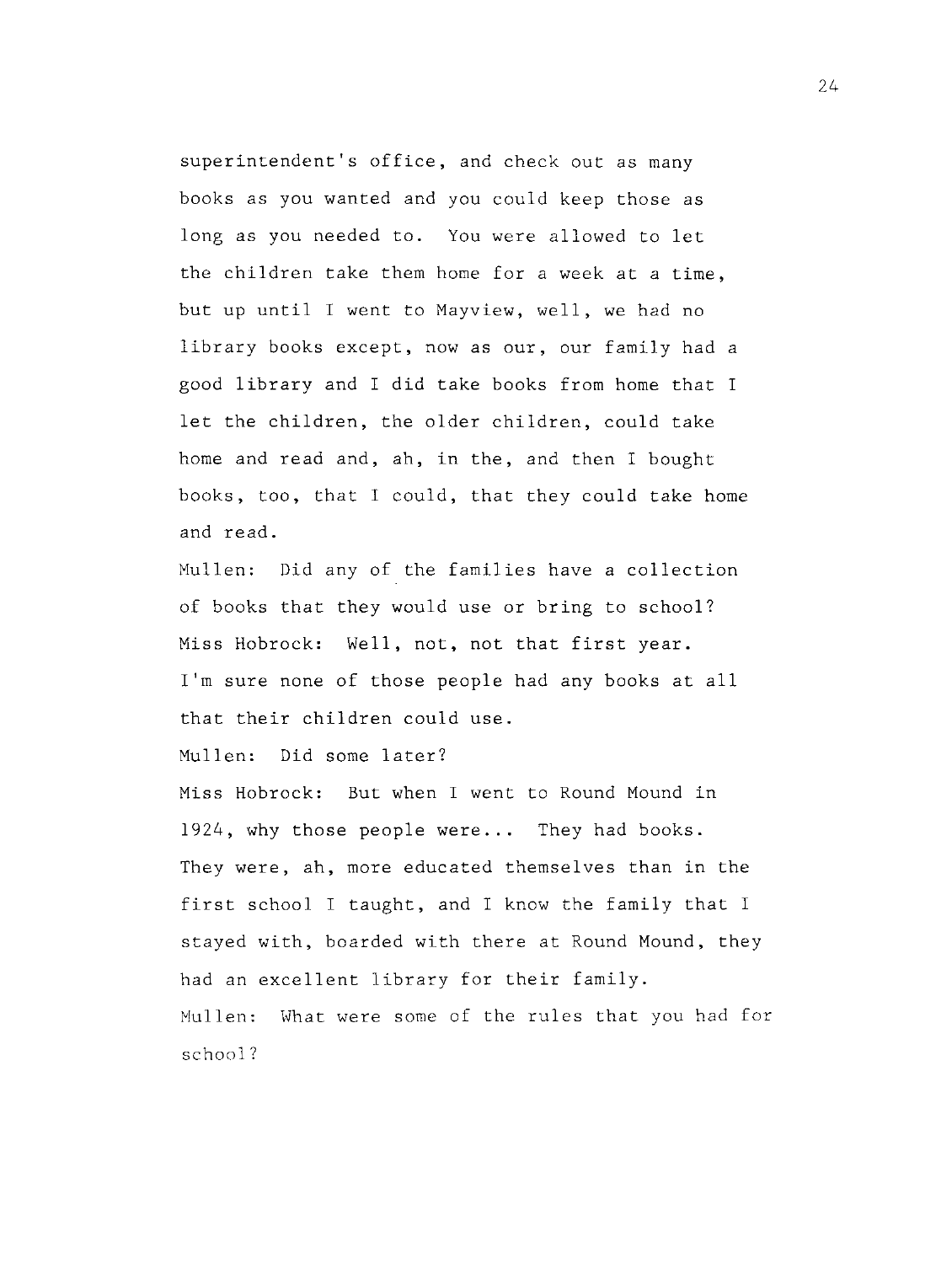Miss Habrock: Well, I think, as I think about it now, especially in my later years of teaching, I think my rules were pretty steep.

Mullen: Can you name some of them? Miss Habrock: Well, I never did allow children to get up and move around wherever they wanted to and they couldn't, they didn't. I did not allow them to whisper and, ah, unless I knew a child broke a point off of his pencil, he could not sharpen it in school time. And I did try to keep them from leaving the room and going to the bathrooms. If I thought, if I thought it was necessary, I would let them do that, but if they got outdoors it was hard to get them back in sometimes. And I know now that my rules that I had were too severe, but I softened up as I finished my forty-fifth year. I softened up.

Mullen: Did you give them a list of rules at the beginning of the year or did you just kind of talk about it as things came up?

Miss Hobrock: No, I just told them the first day of school there were some things they could do and some things they could not do. And I just, I never, ah, had really any serious discipline problems, I just never did.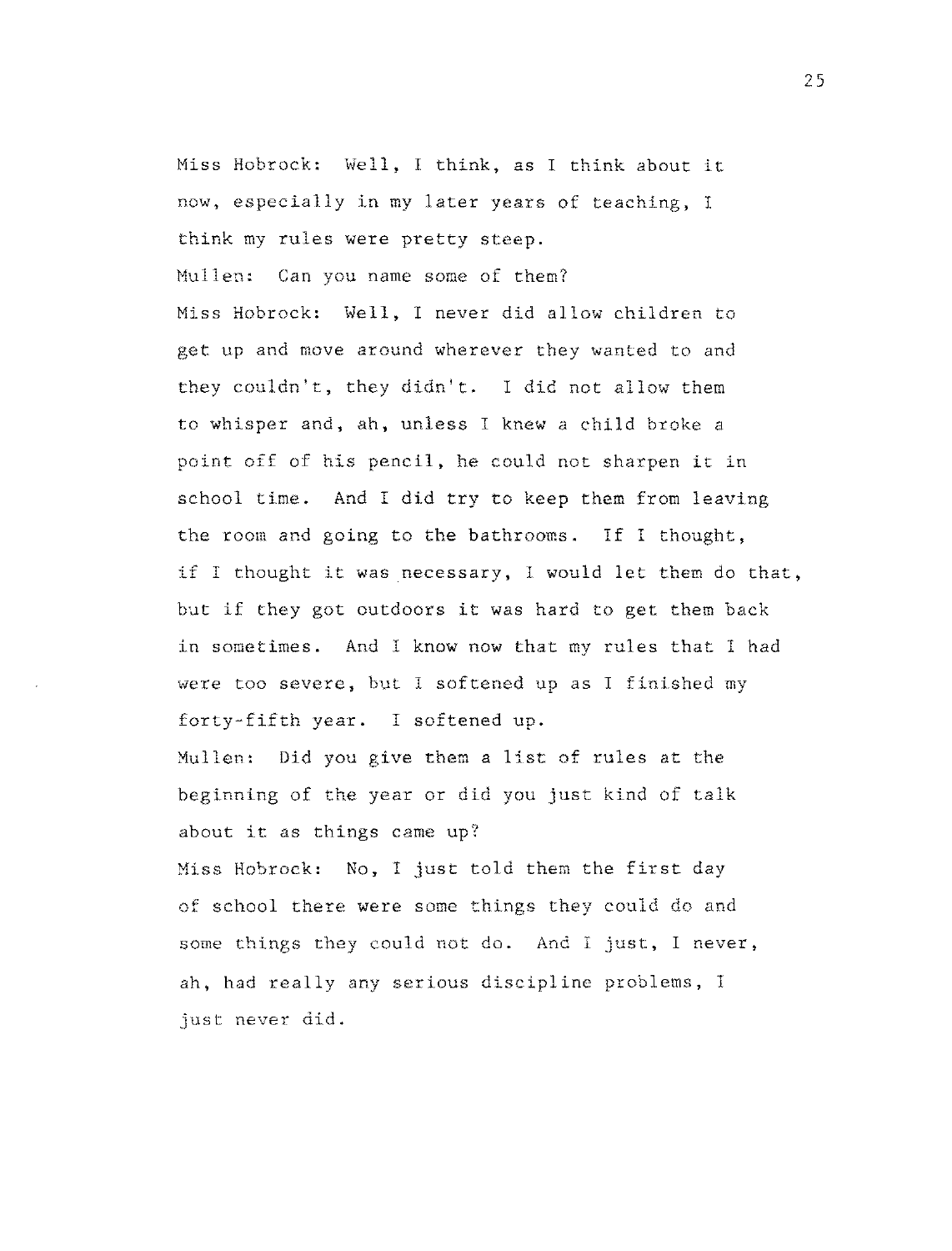Mullen: If you would have had a discipline problem, what could you have done to handle it? What were some of the ways?

Miss Hobrock: Well, I would have talked to them and explained things, and if it would have really been serious, I expect I would have paddled them. But <sup>I</sup> paddled very few children. I've shaken a few. Mullen: How were the teachers expected to conduct themselves in the community?

Miss Habrock: Well, of course, teachers were really regarded by most of the people as somebody a little bit above them, really they did. And, ah, you were supposed to be an example to the community and to the children, and in either one of those first schools that I taught, they were opposed to dancing and drinking and smoking. And of course, I did none of those things. And they were opposed to people going to shows or, ah, things like that. And I usually, if I had to go back on Sunday night, they did have church on Sunday night, and I always attended church on Sunday night with them, but I always went home for the weekend. I never stayed over. We weren't expected to.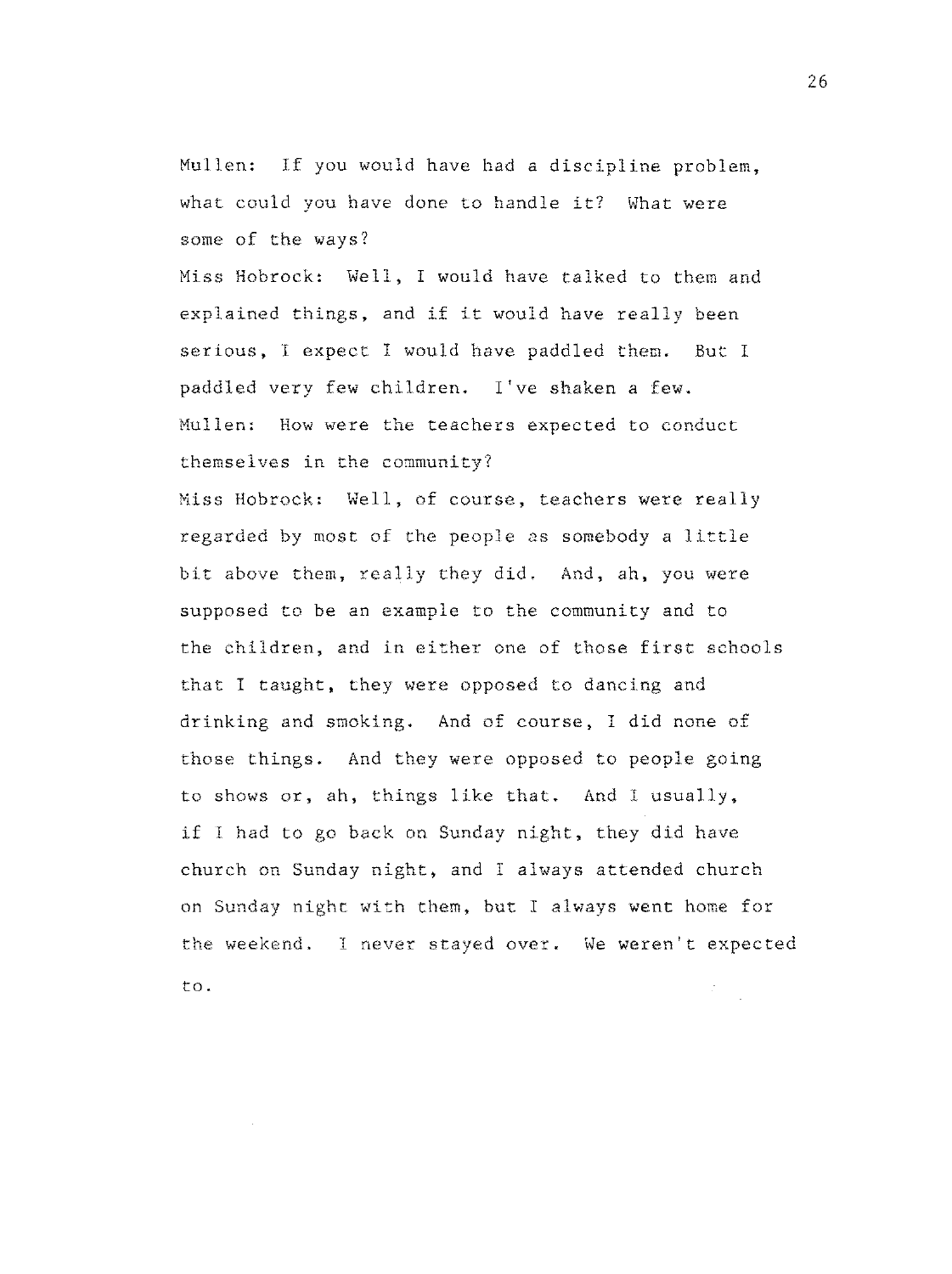Mullen: Did anyone ever tell you what they expected you to do or how you... the rules that you were supposed to follow? Miss Habrock: No. No one ever. Mullen: It was just sort of understood in the community? Miss Habrock: Yes, uh huh, uh huh. Mullen: What were some of your extracurricular activities? Miss Habrock: Of my own personal ones? Mullen: Uh huh. Outside of school. Miss Habrock: Well, I loved to read and, ah, and the second and third year I taught when I stayed with the Lundy family, I just had excellent, they had an excellent library and I read a lot. And then 1 always did like to crochet. I didn't go much then, go places much. The first year I taught, I did date and planned that to be my only year I taught, but, ah, and so then I did date, but I was careful to get home. Mullen: You mentioned that you went to church. Were there a lot of church activities or was it just once a week?

Miss Habrock: Oh no, that was the Church of God and that was a very, very strict church and, ah, they had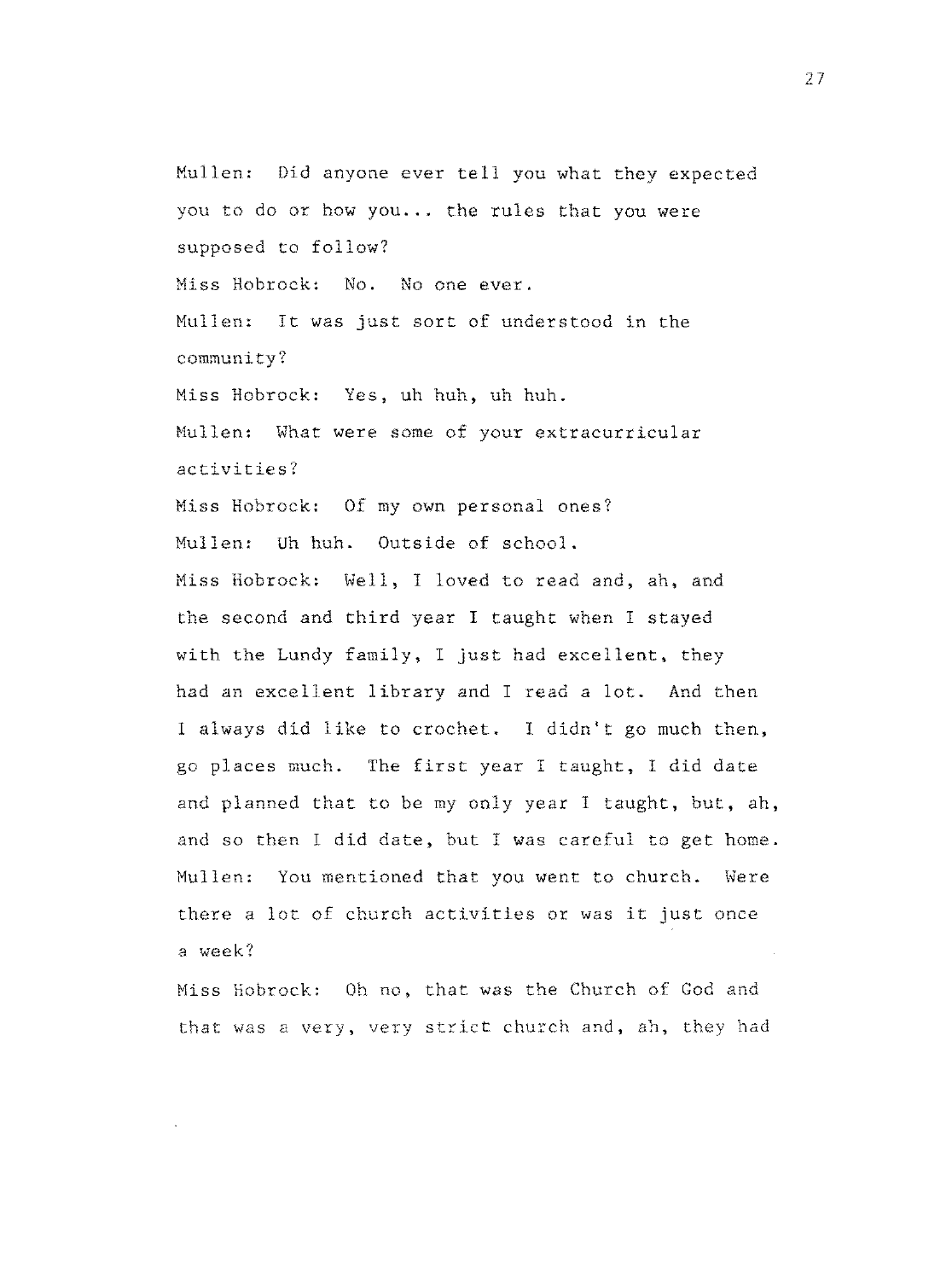church Sunday morning and Sunday night and Wednesday night. And that was, as I recall, they didn't even visit among themselves too much.

Mullen: Did they have their own church or did they meet in the school building?

Miss Hobrock: They had their own church. It was just across the road from the school building, IXL. It was just across the road from the school building.

Mullen: At the end of the school year, what type of graduation exercises were performed? Miss Hobrock: Well, every, the first couple of years I taught, why, ah, the seventh grade took, ah, county examinations, were called county examinations, but they were put out by the state and they took it in reading and math and Kansas history and physiology. I think, were those only the four? And then the eighth grade took it, then, in reading and math and history and I don't recall what else--English grammar. And they had to pass that with what was considered seventy, a grade of seventy, at that time. Or they had to come back to the rural school until they were sixteen. That was, those tests, examina tions, were given in the Natoma Grade School and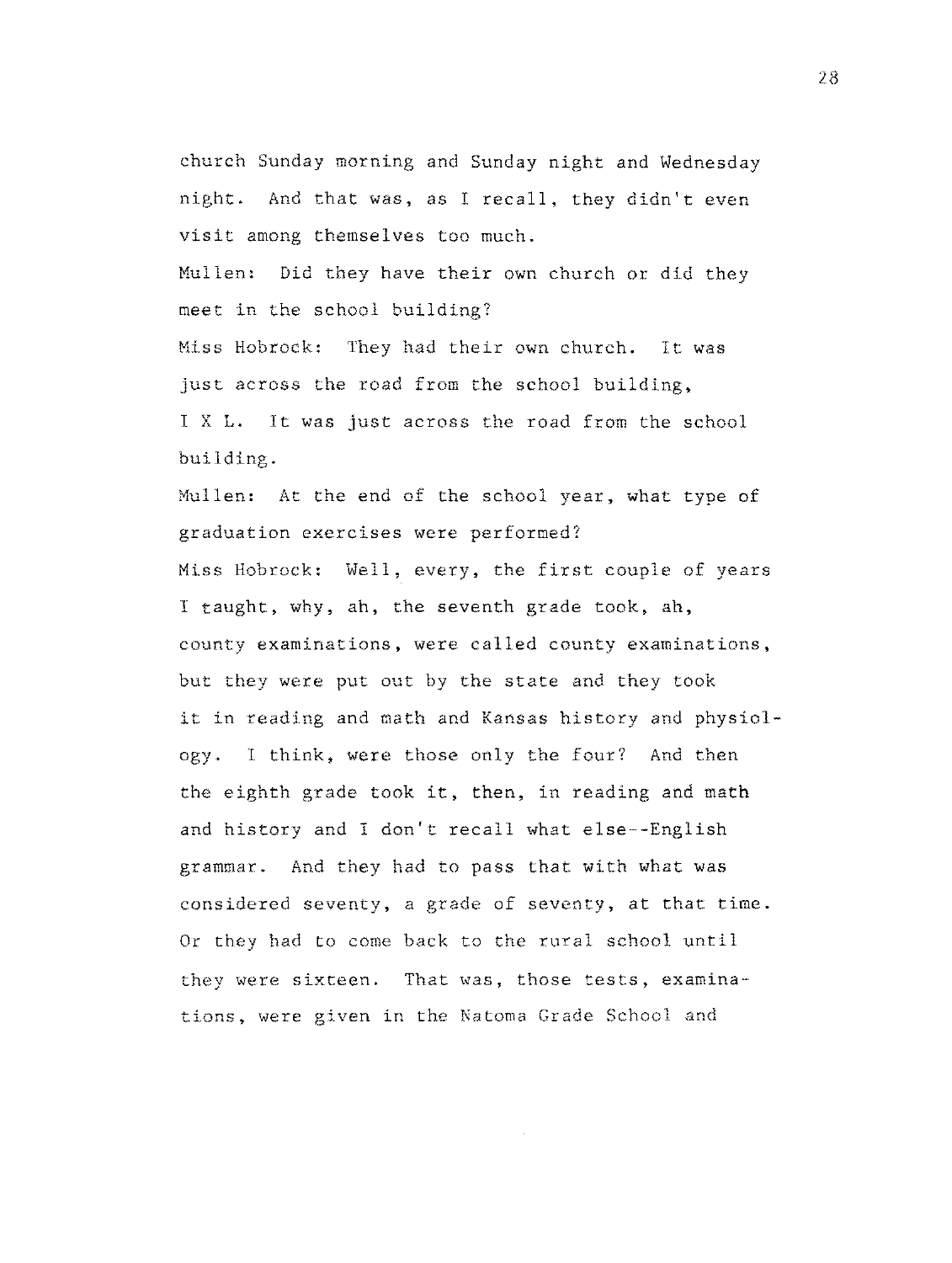every seventh and eighth grader had to go and take them and then if they graduated at the end of the eighth grade, why then they had graduation exercises. the whole county, in Osborne. And everyone would go there and they'd have a speaker and give out county diplomas.

Mullen: Then where would the kids go the next year? Miss Hobrock: Well then, they would go to high school and most of the, well, all of them did go to Natoma, from I X L.

Mullen: Did any of them stop going to school after the eighth grade then, and not go on to high school? Or do you remember that most of them went on? Miss Hobrock: I think, out of that first year, out of those ten, there was, there were only one, one girl that didn't go on to high school and she was old for her age, she was an adopted child and she wasn't too good of a student and her parents, her foster parents, were not interested in her going on. But all of the rest of them went on to high school. The James family moved away before their children were old, went into high school, but the rest of them ...

Mullen: When you were talking about your regular schedule in a day, you mentioned recess. Can you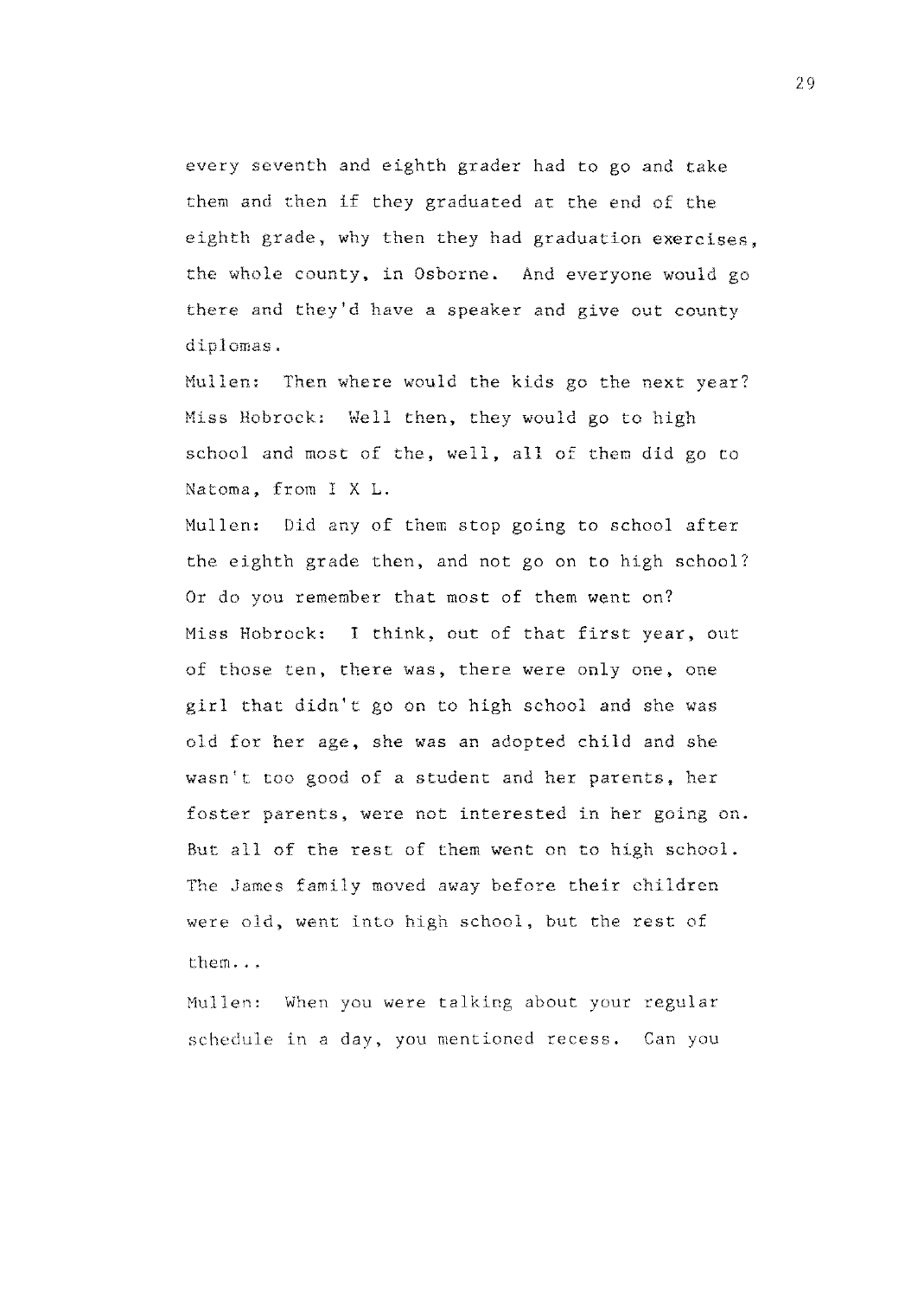tell me some of the things the kids did during recess?

Miss Habrock: Well, they'd go out to play. Now I loved to teach school and I loved the kids, but oh, that, that playground. I just did not like any kind of playground duty. But that was one thing when you were hired you were told to be out on the playground with the children and so every recess and every noon hour you were out there and I played with them, not because I wanted to, but because I knew it was my duty and I felt it, the duty, to do that. And we played, if anybody was lucky enough to have a ball and a bat, they brought it to school and we played ball and, ah, we used to play Steal Sticks and Dare Base. On that first, in that first school, in the first two schools that I taught, there was absolutely no kind of playground equipment, but even the grounds weren't level, too level. And the second and third year I taught, we played in a pasture across from... Crawled under the fences and played in the pasture. And then, of course, in the winter time when we'd have snow, we'd play Fox and Geese. They'd bring their sleds and we'd slide down hills. Snowball.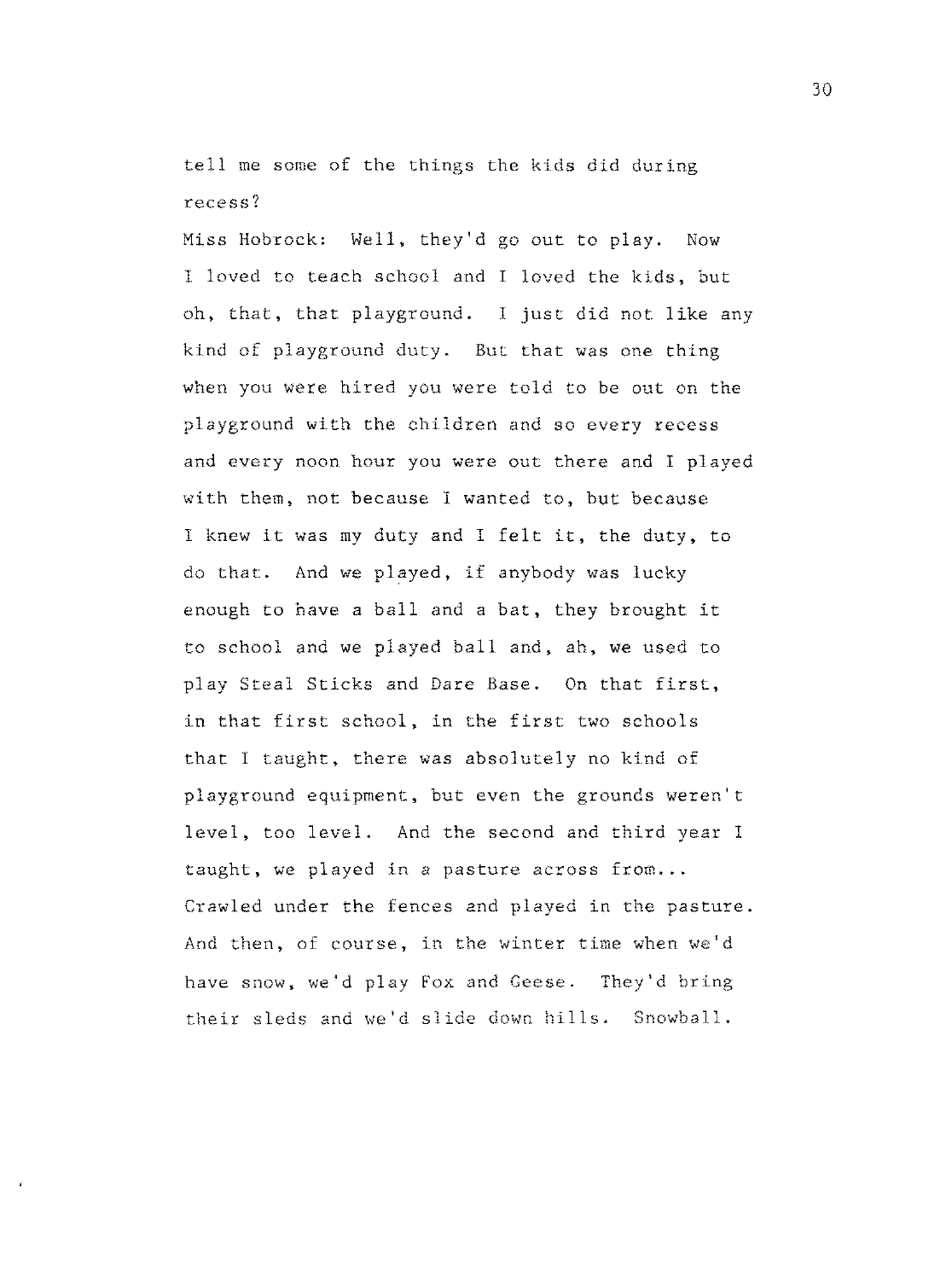All in all, it was an enjoyable time even though I didn't like it and I don't think any of the children realized that I didn't like it. Mullen: You named two games--Steal Sticks and what **was** the other one? Miss Hobrock: Dare Base. Mullen: What is Steal Sticks? Miss Hobrock: Well, you chose up two sides and you had, we'd always put, there would be a dividing line, but we'd have to put sticks or boards for that dividing line and there were seven sticks, each side had seven little sticks. And they were quite a distance from the dividing line, and, ah, you'd, ah, they'd try to steal the sticks. One side would try to steal from the other side. And if you got caught by someone while you were trying to steal

steal a stick as long as a child was on, someone was on the sticks. And then if it ever ended, which it hardly ever did, why then the one who had the most sticks, they won the game. Mullen: Can you tell me about Dare Base? Miss llobrock: Now Dare Base was similar to that,

a stick, you had to stand on the stick pile until

someone ran and got you off. And you couldn't

except ah, you had a dividing line and you'd choose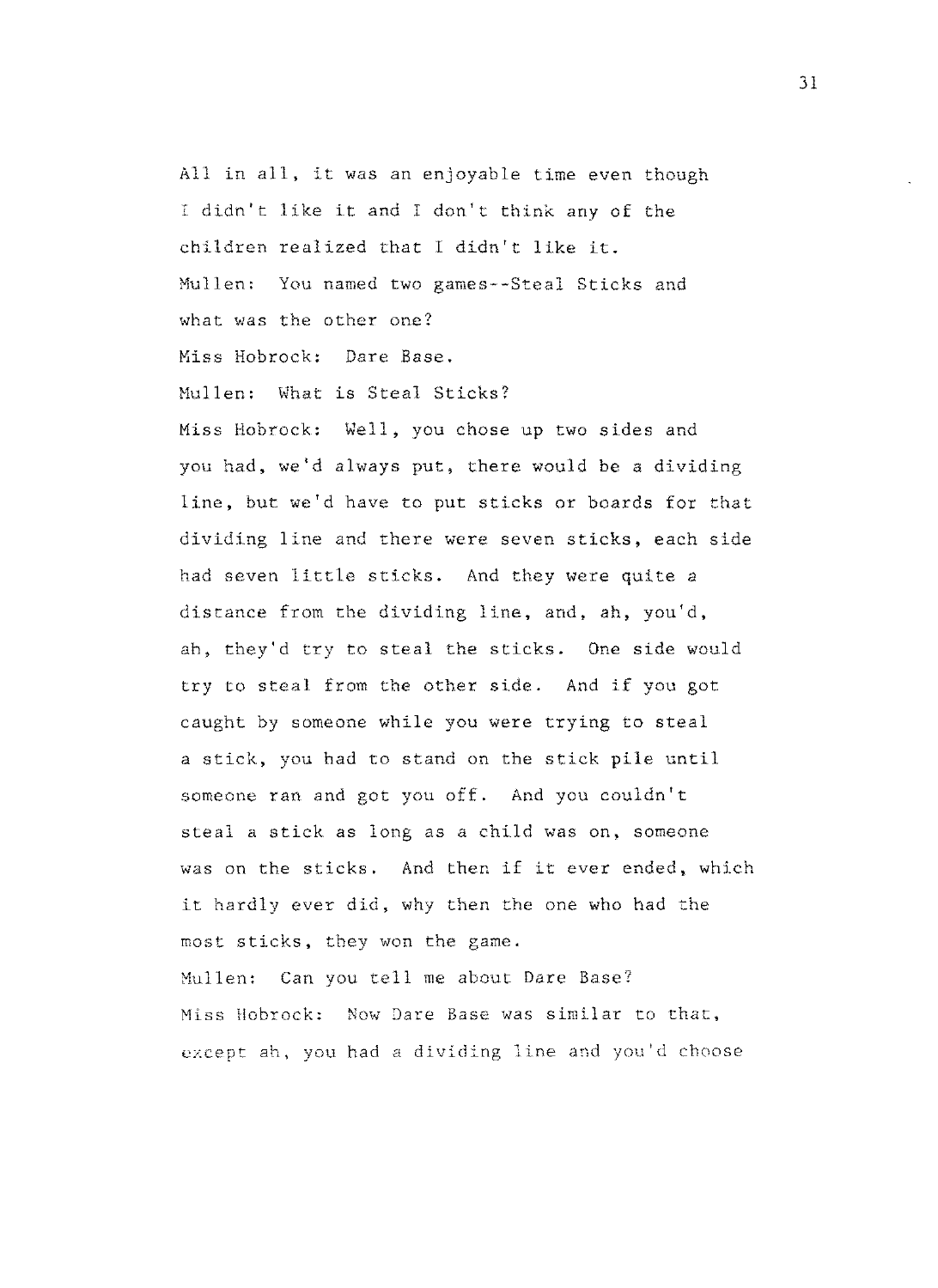up sides and you had a base. We usually took something and drew a line or a pen for each side to stand on and then somebody, you had a board out here in front. Here was your pen out here and then you had your board out here and this was where you'd come and they'd come over and they were going to touch this dare, this base, and you couldn't chase them until they had touched that. Then when they'd touched it, then you chased them back. Well, then if they got caught, they had to be on your side until you... Maybe they'd go back and get caught on their own side. But it was fun, if you liked to play.

Mullen: Is there anything else that you would like to mention, that you remember about your teaching? Miss Hobrock: Well, I can't think of...

Mullen: When we were talking about the subjects, you mentioned physiology and you said you'd say something about that later.

Miss Hobrock: Well, that was, I meant to say, that, of course, that was one thing that the seventh grade had to pass in this county examination. And if they didn't, then you had to teach that to them the next year. Now the Kansas history was all... Seventh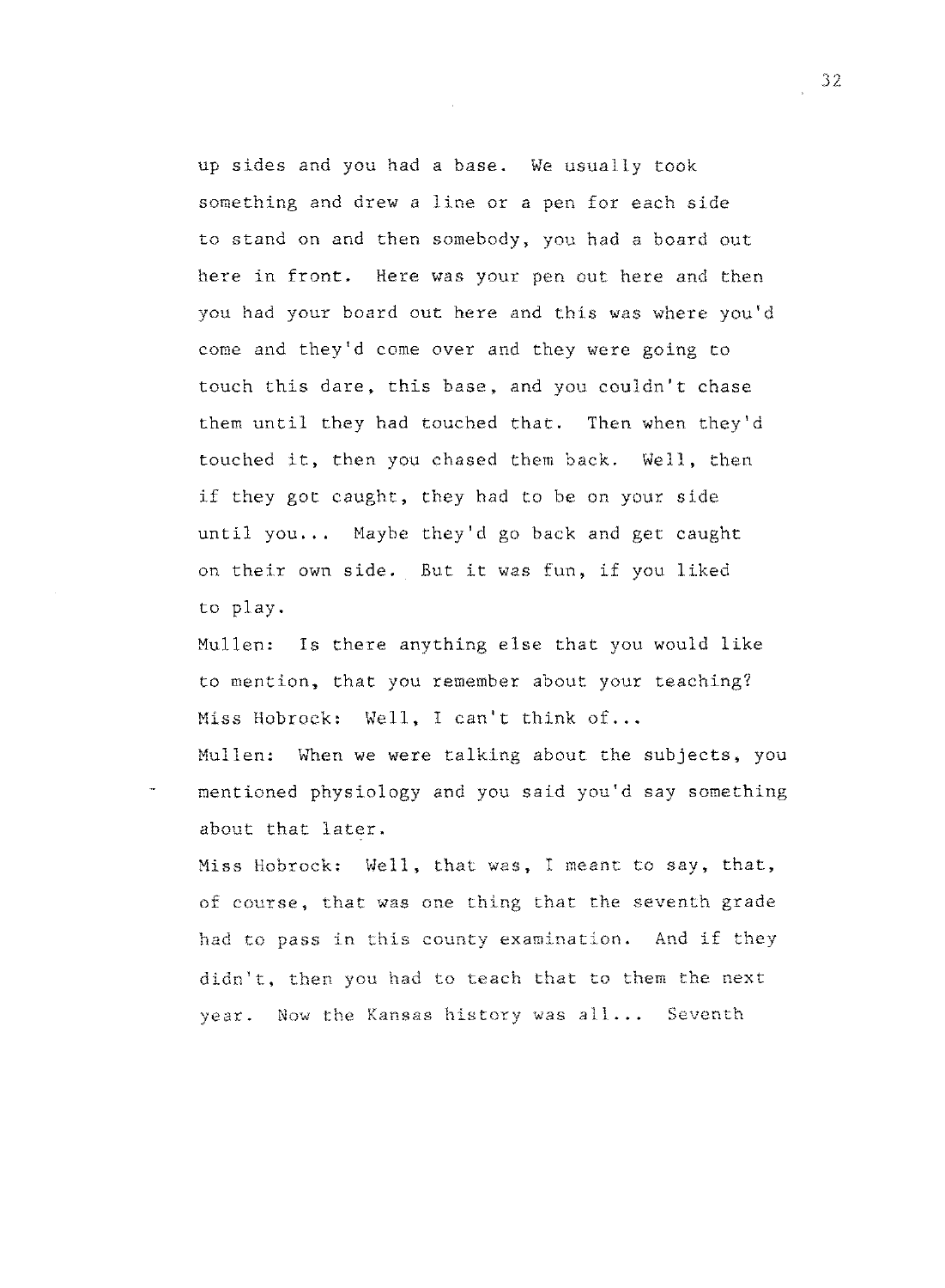graders took that too, and that was an interesting subject to me. Of course, I took that myself when I was in the rural schools and then there was ... Oh I forgot, there was a book called the civics. I wonder how you got all those, when I was making out that, I wondered how you got all of those in? You had to teach those every day.

Mullen: What all did you teach in civics? Miss Hobrock: Well, that was how the, about the national government, about the departments of national government, and, ah, the president and his, the three departments of the government and what comprised those three departments. And, ah, then they had to learn, of course, who the president and the vicepresident was, and we had to learn all the cabinet members. Of course, there weren't quite as many as there is now. And 1, but I forgot about that. I just wondered how I got all of that in. I know I did because you had to say that you did, but you surely, you didn't have very long classes. Mullen: Do you have anything else that you would like to say about your teaching way back in the 1920's? Miss Hobrock: No. The happiest times that I had, happiest times that I had in teaching, in the rural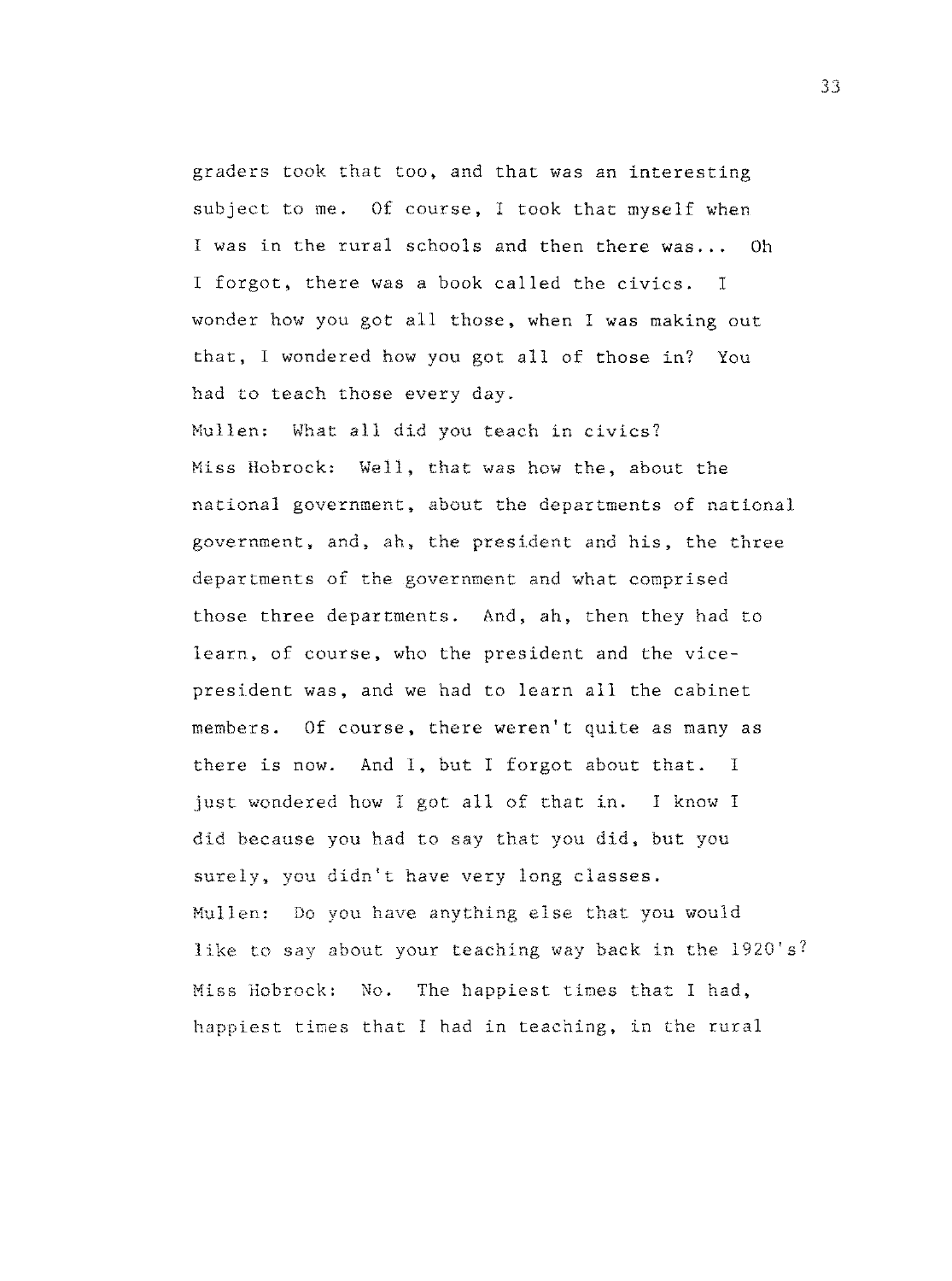school, was at Round Mound. And, ah, that was a large school, but they were nice, such, it was a nice community to teach in. And then when I went to District 1, over south and west of Osborne... Those were, I taught there three years, and those were really happy times and I enjoyed my first, my first year, 1 really did.

As I sat at the hostess desk in the hospital a couple of weeks ago, a nice looking young man came up and, ah, asked me if I knew who he was. I said, "No, I don't have any idea." And then he told me that he had been one of my first graders in Natoma. And he said, "And you recall that you started my father the first year you taught school." And I said, "I recall starting your father and I also recall starting you." And I... Teaching school was just wonderful.

Mullen: How many years did you teach? Miss Hobrock: I taught forty-five years. Mullen: When did you retire? Miss Hobrock: I retired in 1970. Mullen: What school were you teaching in then? Miss Hobrock: I was teaching in Haviland. I taught my last twenty-two, twenty-three, twenty-two years in Haviland. First grade in Haviland.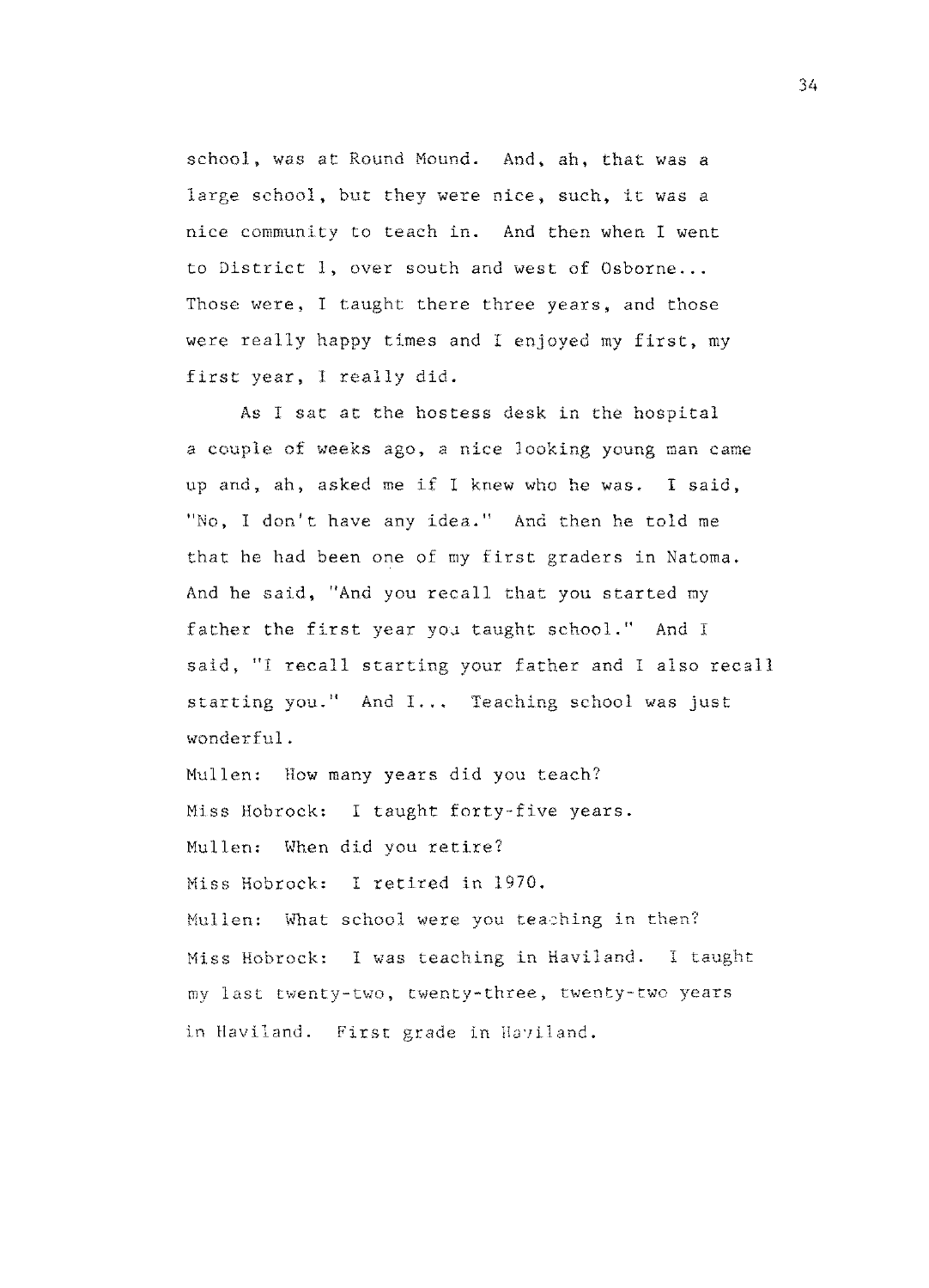Mullen: And since you have retired, what are some of the activities that you have been involved in? Miss Hobrock: Well, I have traveled. I have been in every state in the union. And I have, including Alaska and Hawaii, and I have been in every province of Canada. And, ah, I have taught Sunday School classes, but I have given that up, because I don't have the patience that I should have. And I am a volunteer worker in, at the Hadley Hospital. Mullen: How long have you lived in Hays? Miss Hobrock: Fourteen and a half years. Mullen: Ever since you retired? Miss Habrock: When I retired I moved here to this apartment. I wanted to move to a place where I had a doctor and a hospital. And of course, I am close to my family. When I moved here I had two sisters here, but now I'm the only one that's left. And my brother lives at Natoma. And I have enjoyed my years of retirement. I have, I have, ah, made over 250 Raggedy Ann and Raggedy Andy dolls in my retirement. And I have no idea how many quiet books I have made for children. Because children, that's my life. Children and young people. I do not know how to cope with people my own age. I do not. I